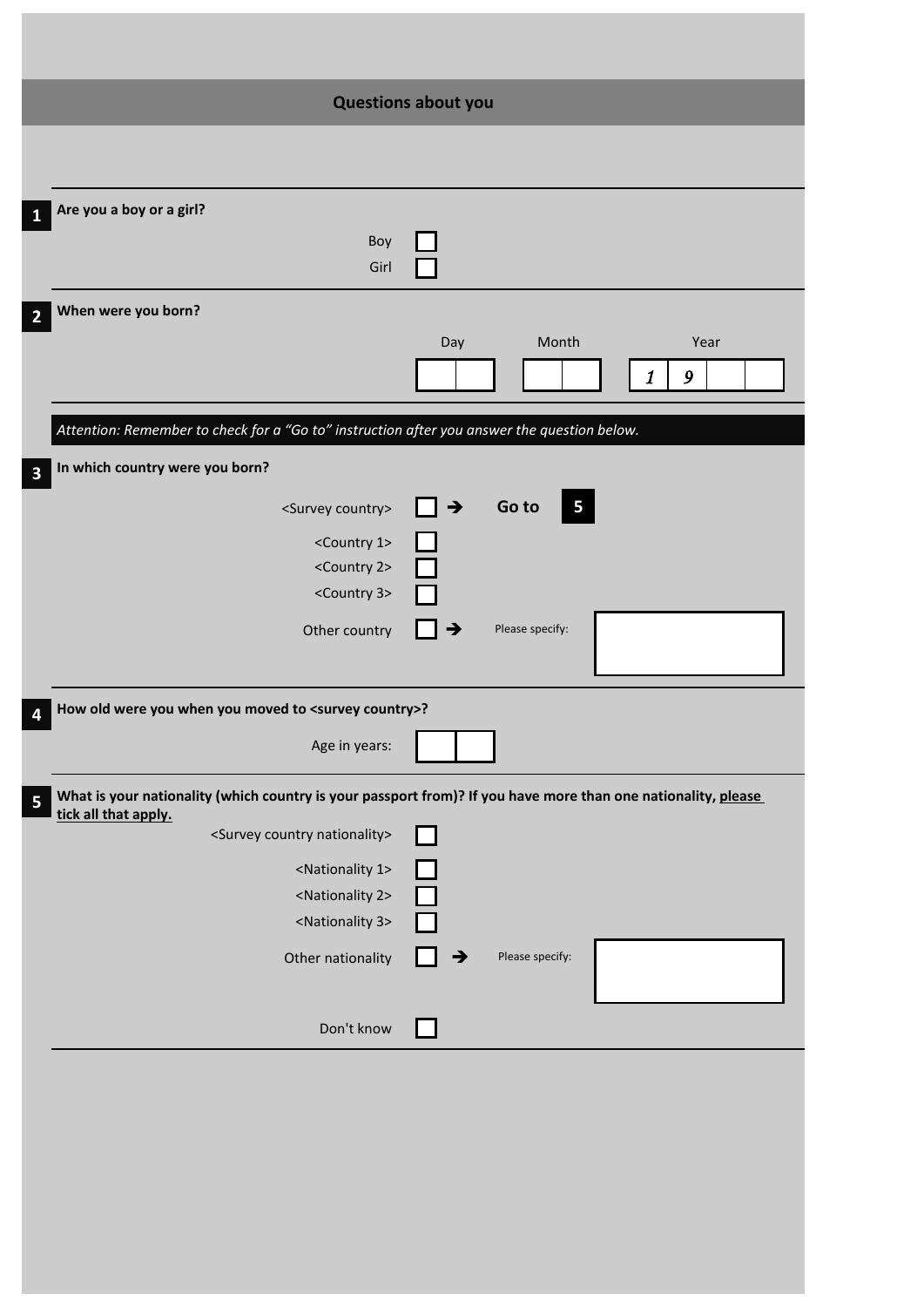|                           | Attention: Remember to check for a "Go to" instruction after you answer the question below.                                                                                          |                     |   |       |                 |      |                    |  |
|---------------------------|--------------------------------------------------------------------------------------------------------------------------------------------------------------------------------------|---------------------|---|-------|-----------------|------|--------------------|--|
| $\mathbf{5}_{\text{ge1}}$ | Do you have a so called migration background? (That is, is your mother or your father or one of your grandparents born abroad<br>and moved to <survey county=""> later on?)</survey> |                     |   |       |                 |      |                    |  |
|                           | Yes                                                                                                                                                                                  |                     |   |       |                 |      |                    |  |
|                           | <b>No</b>                                                                                                                                                                            |                     |   | Go to | 6               |      |                    |  |
| 5 <sub>ge2</sub>          | Which migration background do you have?                                                                                                                                              |                     |   |       |                 |      |                    |  |
|                           | <country 1=""> background</country>                                                                                                                                                  |                     |   |       |                 |      |                    |  |
|                           | <country 2=""> background</country>                                                                                                                                                  |                     |   |       |                 |      |                    |  |
|                           | <country 3=""> background</country>                                                                                                                                                  |                     |   |       |                 |      |                    |  |
|                           | Other migration background                                                                                                                                                           |                     |   |       | Please specify: |      |                    |  |
| 5 <sub>ge3</sub>          | How often do you visit this country your migration background refers to?                                                                                                             |                     |   |       |                 |      |                    |  |
|                           | Twice a year or more                                                                                                                                                                 |                     |   |       |                 |      |                    |  |
|                           | Once a year                                                                                                                                                                          |                     |   |       |                 |      |                    |  |
|                           | Less than once a year                                                                                                                                                                |                     |   |       |                 |      |                    |  |
|                           | Never                                                                                                                                                                                |                     |   |       |                 |      |                    |  |
| 6                         | How well do you think you can                                                                                                                                                        |                     |   |       |                 |      |                    |  |
|                           |                                                                                                                                                                                      | Not at all Not well |   |       | Well            | Very | <b>Excellently</b> |  |
|                           |                                                                                                                                                                                      |                     |   |       |                 | well |                    |  |
|                           | speak <survey country="" language="">?</survey>                                                                                                                                      |                     |   |       |                 |      |                    |  |
|                           | understand <survey country="" language="">?</survey>                                                                                                                                 |                     |   |       |                 |      |                    |  |
|                           | read <survey country="" language="">?</survey>                                                                                                                                       |                     |   |       |                 |      |                    |  |
|                           | write <survey country="" language="">?</survey>                                                                                                                                      |                     |   |       |                 |      |                    |  |
|                           |                                                                                                                                                                                      |                     |   |       |                 |      |                    |  |
|                           | Attention: Remember to check for a "Go to" instruction after you answer the question below.                                                                                          |                     |   |       |                 |      |                    |  |
|                           | Is there a language other than <survey country="" language=""> spoken at your home?</survey>                                                                                         |                     |   |       |                 |      |                    |  |
|                           | Yes                                                                                                                                                                                  |                     |   |       |                 |      |                    |  |
|                           | No                                                                                                                                                                                   |                     | → | Go to |                 | 11   |                    |  |
|                           |                                                                                                                                                                                      |                     |   |       |                 |      |                    |  |
|                           |                                                                                                                                                                                      |                     |   |       |                 |      |                    |  |
|                           |                                                                                                                                                                                      |                     |   |       |                 |      |                    |  |
|                           |                                                                                                                                                                                      |                     |   |       |                 |      |                    |  |
|                           |                                                                                                                                                                                      |                     |   |       |                 |      |                    |  |
|                           |                                                                                                                                                                                      |                     |   |       |                 |      |                    |  |
|                           |                                                                                                                                                                                      |                     |   |       |                 |      |                    |  |
|                           |                                                                                                                                                                                      |                     |   |       |                 |      |                    |  |
|                           |                                                                                                                                                                                      |                     |   |       |                 |      |                    |  |
|                           |                                                                                                                                                                                      |                     |   |       |                 |      |                    |  |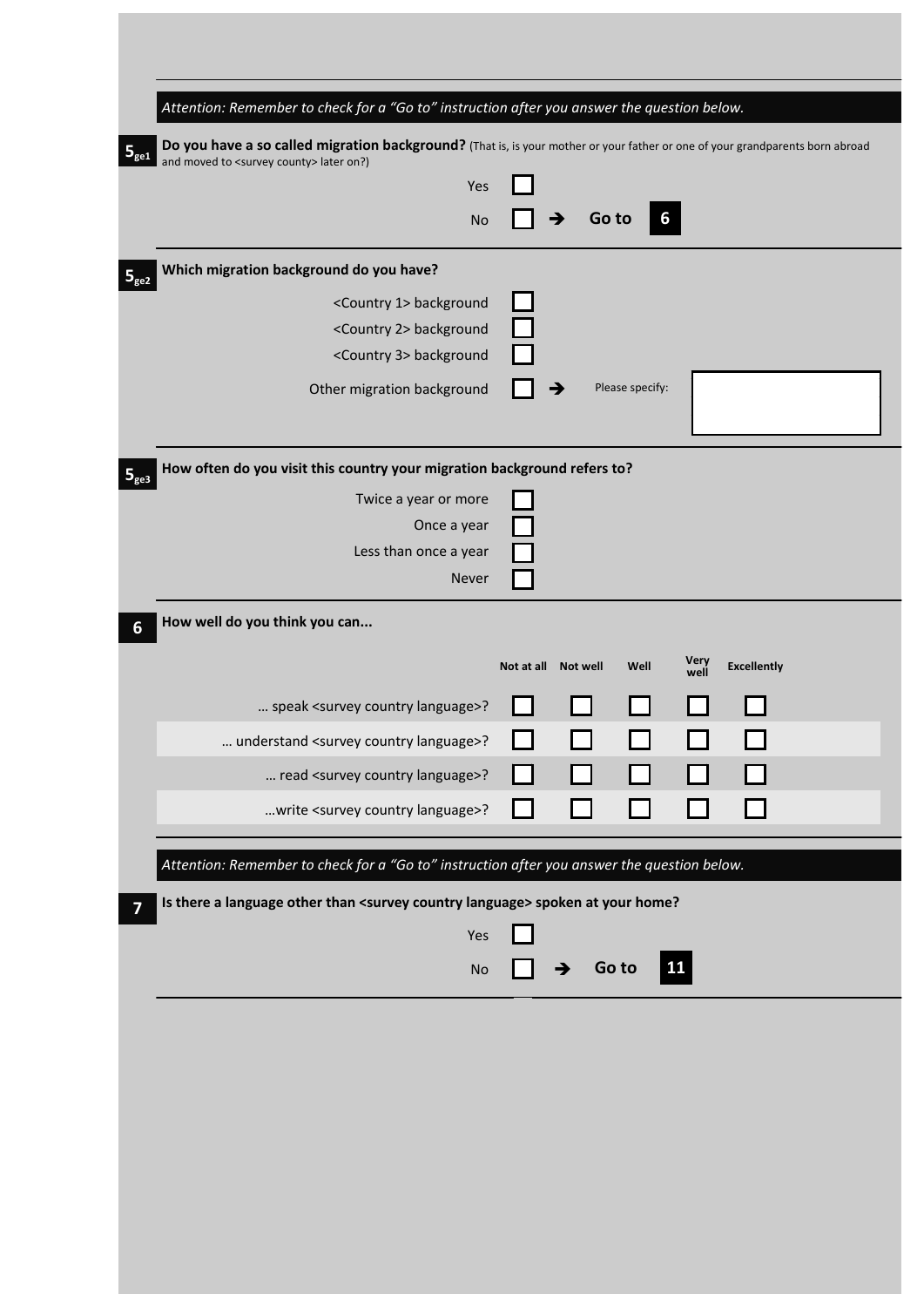| Which language is this?                                              |                     |       |                 |              |                    |  |
|----------------------------------------------------------------------|---------------------|-------|-----------------|--------------|--------------------|--|
| <language 1=""></language>                                           |                     |       |                 |              |                    |  |
| <language 2=""></language>                                           |                     |       |                 |              |                    |  |
| <language 3=""></language>                                           |                     |       |                 |              |                    |  |
| Other language                                                       | $\rightarrow$       |       | Please specify: |              |                    |  |
|                                                                      |                     |       |                 |              |                    |  |
| Think of the language you just ticked. How well do you think you can |                     |       |                 |              |                    |  |
|                                                                      |                     |       |                 |              |                    |  |
|                                                                      | Not at all Not well |       | Well            | Very<br>well | <b>Excellently</b> |  |
| speak this language?                                                 |                     |       |                 |              |                    |  |
| understand this language?                                            |                     |       |                 |              |                    |  |
| read this language?                                                  |                     |       |                 |              |                    |  |
| write this language?                                                 | $\sim 10$           |       |                 |              |                    |  |
|                                                                      |                     |       |                 |              |                    |  |
| In this language, how often do you                                   |                     |       |                 |              |                    |  |
|                                                                      | <b>Always</b>       | Often | Some-<br>times  | <b>Never</b> |                    |  |
| talk to your family?                                                 |                     |       |                 |              |                    |  |
| do things on the computer?                                           |                     |       |                 |              |                    |  |
| listen to music?                                                     |                     |       |                 |              |                    |  |
|                                                                      |                     |       |                 |              |                    |  |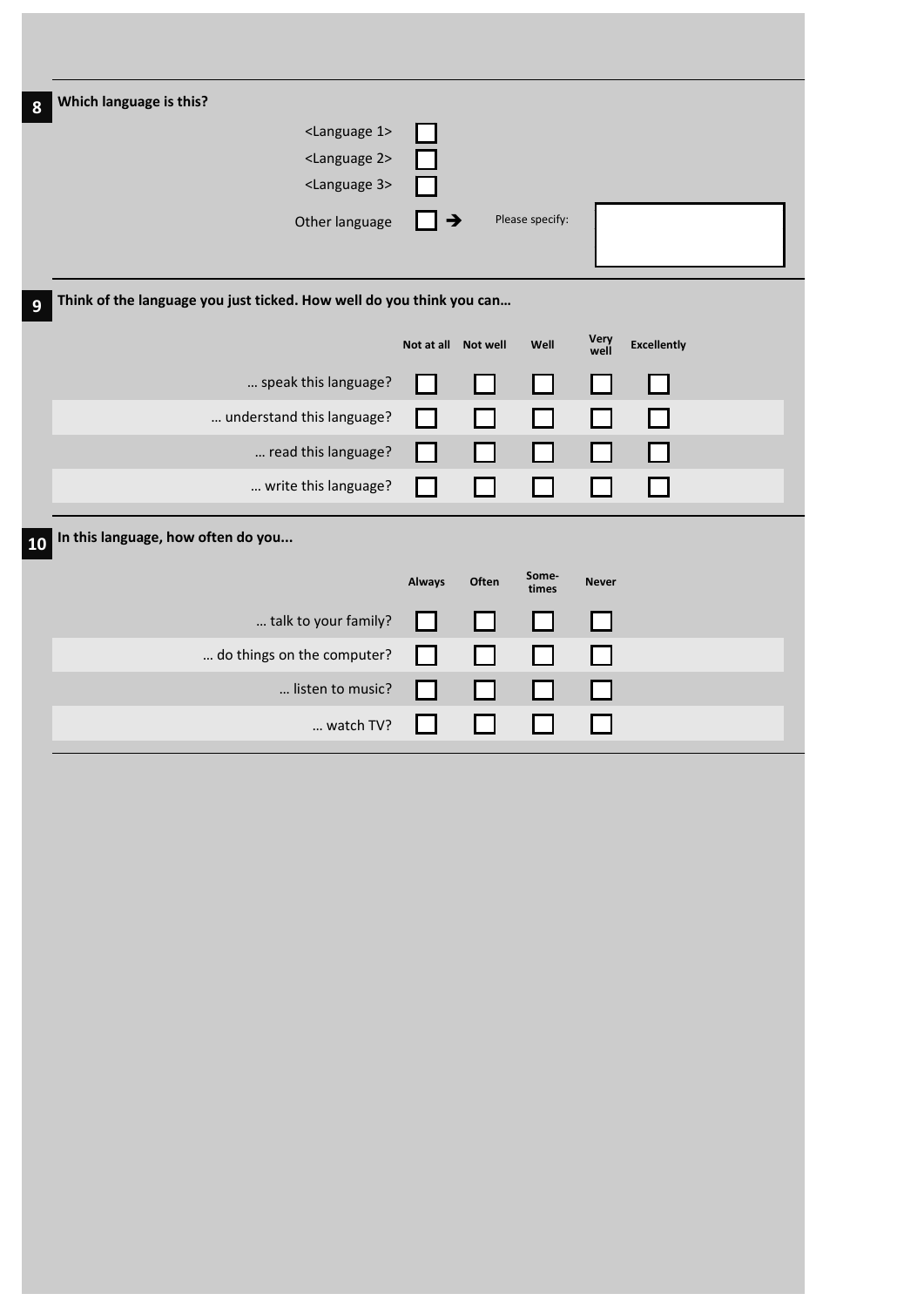| <b>Your school</b>                                                                         |                                             |
|--------------------------------------------------------------------------------------------|---------------------------------------------|
|                                                                                            |                                             |
| Which school subject do you like most?<br><b>11</b>                                        |                                             |
|                                                                                            |                                             |
| Which school subject do you like least?                                                    |                                             |
| 12                                                                                         |                                             |
|                                                                                            |                                             |
| What is the highest level of education you wish to get?                                    |                                             |
| <educational 1="" degree=""><br/><educational 2="" degree=""></educational></educational>  |                                             |
| <educational 3="" degree=""></educational>                                                 |                                             |
| Don't know                                                                                 |                                             |
| And what is the highest level of education that you think you will actually get?<br>14     |                                             |
| <educational 1="" degree=""></educational>                                                 |                                             |
| <educational 2="" degree=""></educational>                                                 |                                             |
| <educational 3="" degree=""></educational>                                                 |                                             |
| Don't know                                                                                 |                                             |
| And what is the highest level of education that your parents want you to get?<br><b>15</b> |                                             |
| <educational 1="" degree=""></educational>                                                 |                                             |
| <educational 2="" degree=""><br/><educational 3="" degree=""></educational></educational>  |                                             |
| Don't know                                                                                 |                                             |
| How well are you doing in the following subjects?<br><b>16</b>                             |                                             |
| Very                                                                                       | Quite<br>Not that<br>Not well<br>OK<br>well |
| well<br>Math                                                                               | well<br>at all                              |
| <survey country="" language=""></survey>                                                   |                                             |
| English                                                                                    |                                             |
|                                                                                            |                                             |
|                                                                                            |                                             |
|                                                                                            |                                             |
|                                                                                            |                                             |
|                                                                                            |                                             |
|                                                                                            |                                             |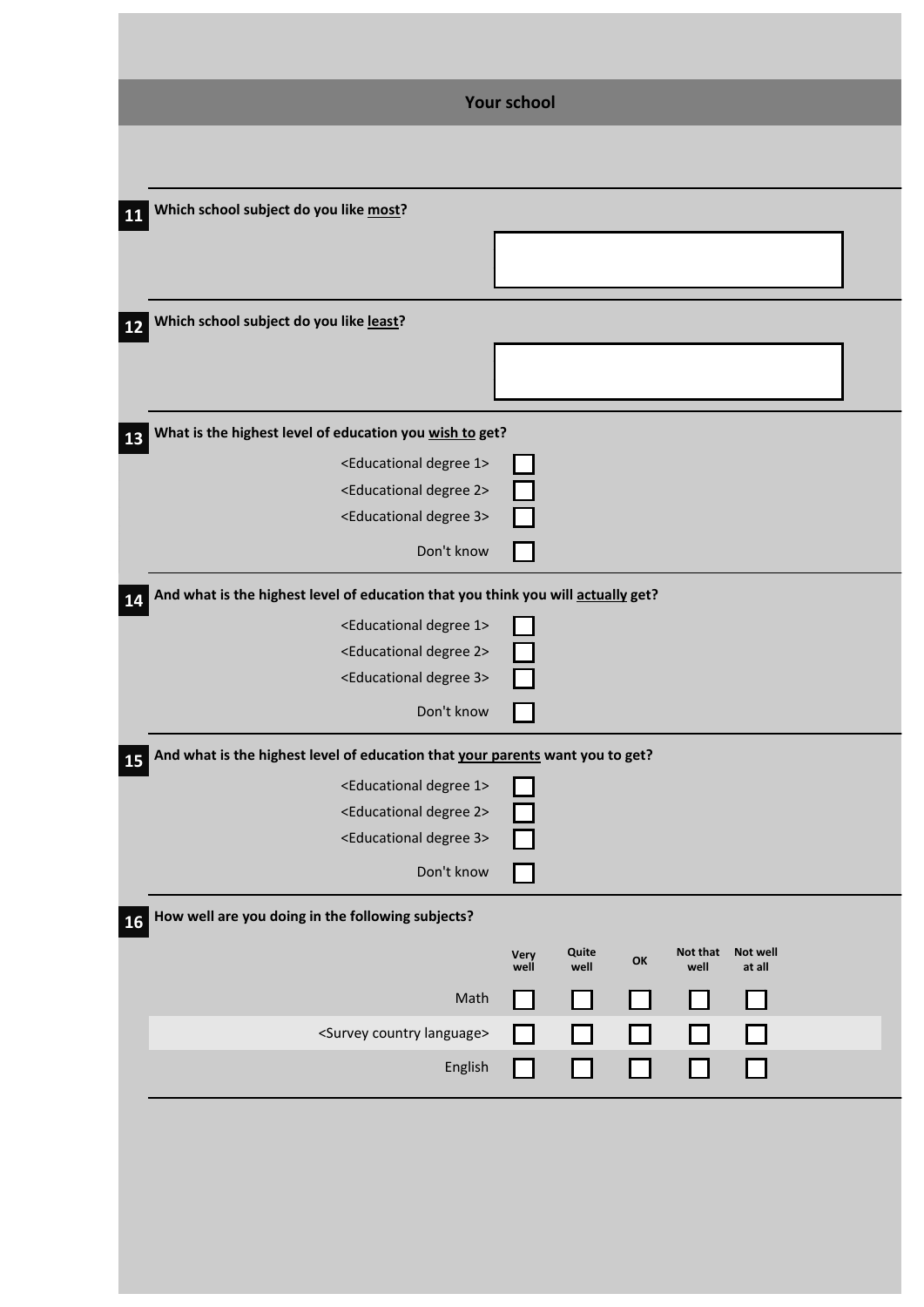| Is there a setting system at your school?                                              |                                    |                                   |                                   |    |               |
|----------------------------------------------------------------------------------------|------------------------------------|-----------------------------------|-----------------------------------|----|---------------|
| Yes                                                                                    |                                    |                                   |                                   |    |               |
| <b>No</b>                                                                              |                                    | $\rightarrow$                     | $\vert$ 19<br>Go to               |    |               |
| Which set were you in for the last school year?                                        |                                    |                                   |                                   |    |               |
| Math:                                                                                  |                                    |                                   |                                   |    |               |
| <survey country="" language="">:</survey>                                              |                                    |                                   |                                   |    |               |
| English:                                                                               |                                    |                                   |                                   |    |               |
|                                                                                        |                                    |                                   |                                   |    |               |
| Do you attend a group based on the level of learning in any of the following subjects? |                                    |                                   |                                   |    |               |
|                                                                                        | Yes, in<br>the<br>highest<br>group | Yes, in<br>the<br>middle<br>group | Yes, in<br>the<br>lowest<br>group | No | Don't<br>know |
| Math                                                                                   |                                    |                                   |                                   |    |               |
| <survey country="" language=""></survey>                                               |                                    |                                   |                                   |    |               |
| English                                                                                |                                    |                                   |                                   |    |               |
| Do you study <survey country="" language=""> as a second language?</survey>            |                                    |                                   |                                   |    |               |
| Yes                                                                                    |                                    |                                   |                                   |    |               |
| <b>No</b>                                                                              |                                    |                                   |                                   |    |               |
| Which level of education do you attend?                                                |                                    |                                   |                                   |    |               |
| <level 1="" education="" of=""></level>                                                |                                    |                                   |                                   |    |               |
| <level 2="" education="" of=""></level>                                                |                                    |                                   |                                   |    |               |
| <level 3="" education="" of=""></level>                                                |                                    |                                   |                                   |    |               |
| Which grades did you get in the last school year in the following subjects?            |                                    |                                   |                                   |    |               |
| Math:                                                                                  |                                    |                                   |                                   |    |               |
| <survey country="" language="">:</survey>                                              |                                    |                                   |                                   |    |               |
| English:                                                                               |                                    |                                   |                                   |    |               |
|                                                                                        |                                    |                                   |                                   |    |               |
|                                                                                        |                                    |                                   |                                   |    |               |
|                                                                                        |                                    |                                   |                                   |    |               |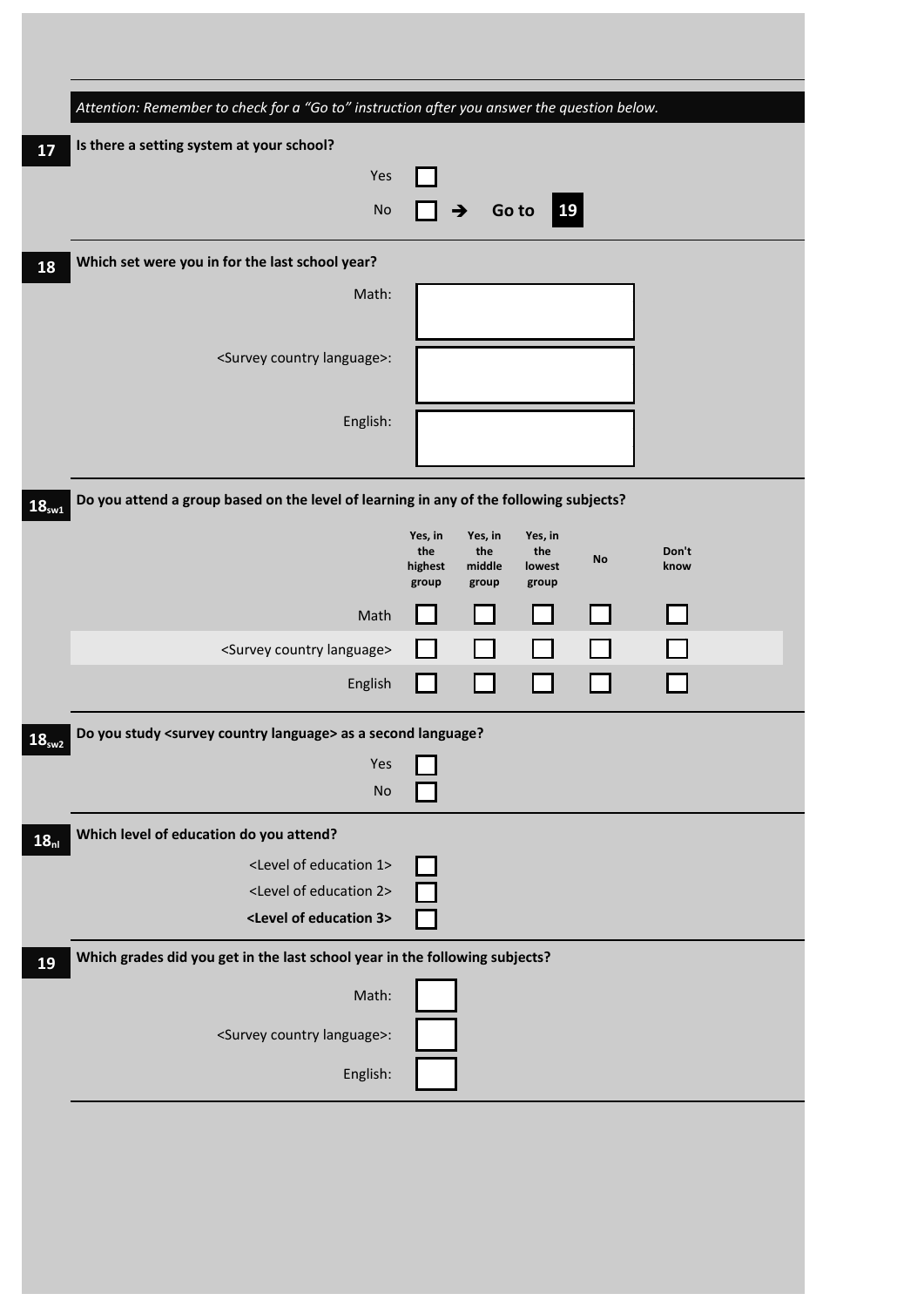| I don't know<br>students from    |
|----------------------------------|
| this background<br>in my school. |
|                                  |
|                                  |
|                                  |
|                                  |
|                                  |
|                                  |
|                                  |
|                                  |
|                                  |
|                                  |
|                                  |
|                                  |
|                                  |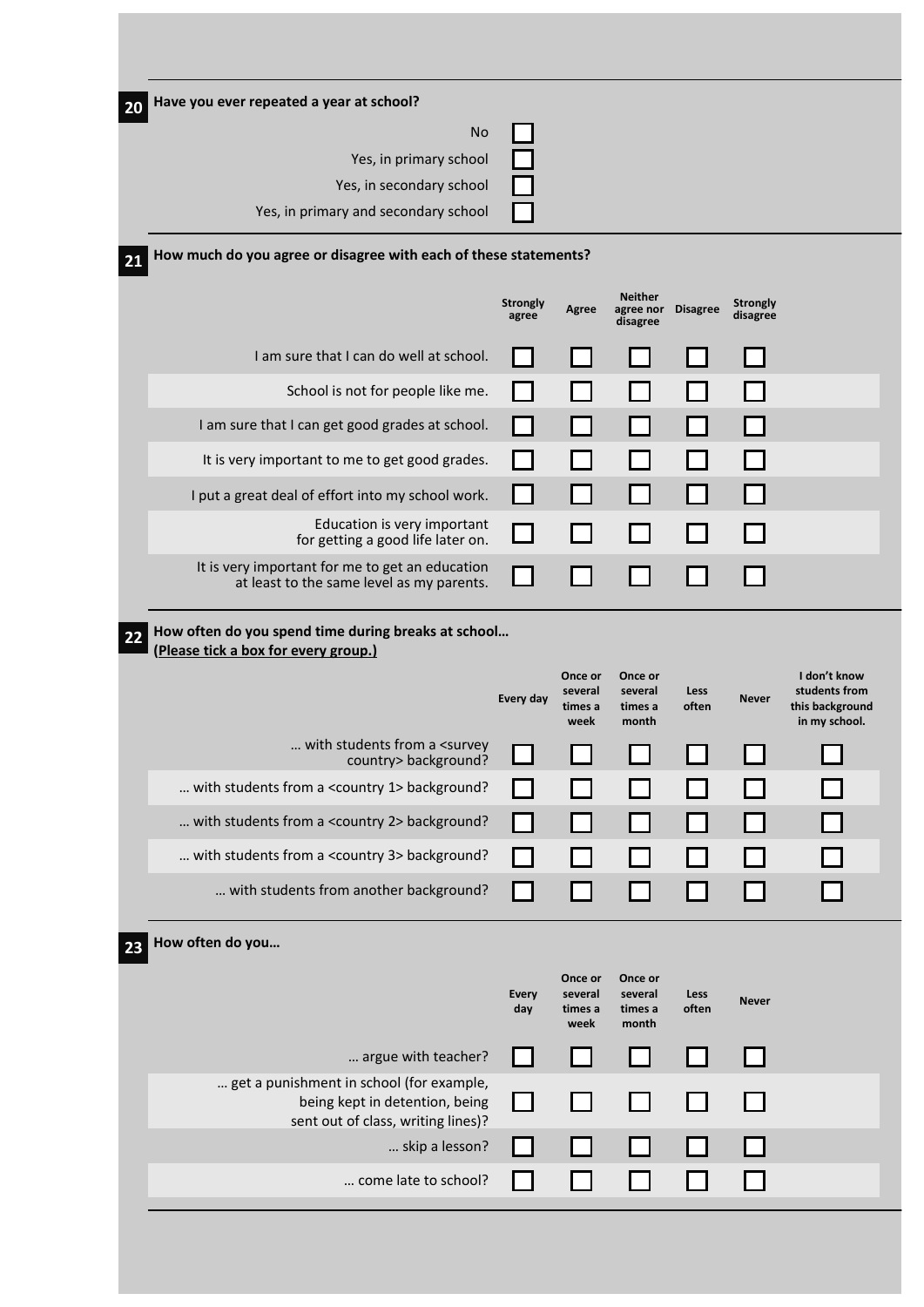**24 How much do you agree or disagree with each of these statements?**

|                                                                                 | <b>Strongly</b><br>agree | Agree | <b>Neither</b><br>agree nor<br>disagree | <b>Disagree</b> | <b>Strongly</b><br>disagree |  |
|---------------------------------------------------------------------------------|--------------------------|-------|-----------------------------------------|-----------------|-----------------------------|--|
| My parents show a lot of interest in my grades<br>and my achievement in school. |                          |       |                                         |                 |                             |  |
| My parents tell me that they are<br>proud of me when I do well in school.       |                          |       |                                         |                 |                             |  |
| My parents encourage me to work hard for school.                                |                          |       |                                         |                 |                             |  |
| I get the help I need from the teachers at school.                              |                          |       |                                         |                 |                             |  |
| My teachers encourage me at school.                                             |                          |       |                                         |                 |                             |  |
| There are teachers who treat me unfairly.                                       |                          |       |                                         |                 |                             |  |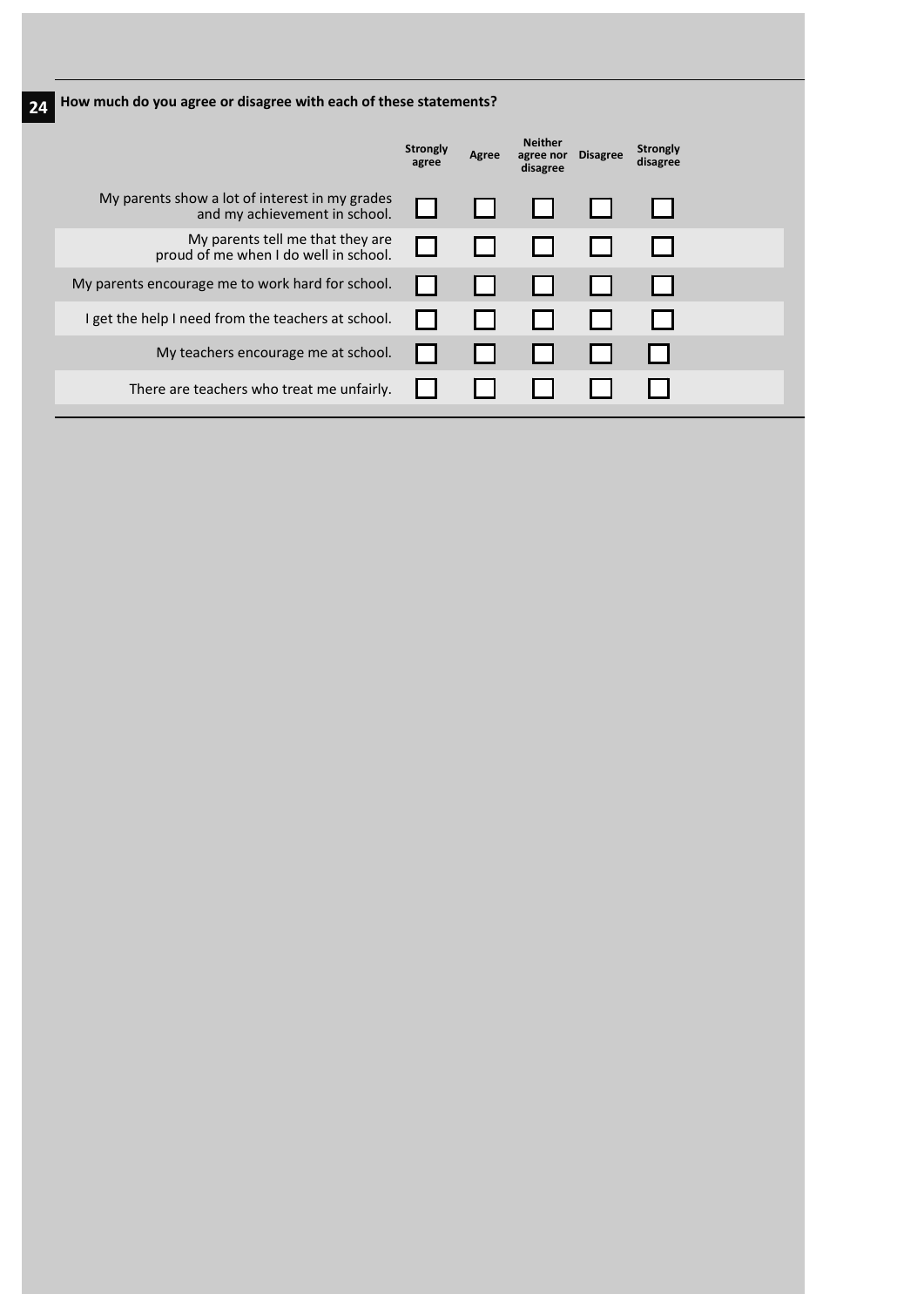| <b>Questions about your family</b>                                                                                                                                                      |     |               |                 |               |  |  |
|-----------------------------------------------------------------------------------------------------------------------------------------------------------------------------------------|-----|---------------|-----------------|---------------|--|--|
|                                                                                                                                                                                         |     |               |                 |               |  |  |
| Attention: Remember to check for a "Go to" instruction after you answer the question below.                                                                                             |     |               |                 |               |  |  |
| The following questions are about your biological mother. If she is no longer alive or if you are not in touch<br>25<br>with her, please answer the questions as best as you can.       |     |               |                 |               |  |  |
| In which country was your biological mother born?                                                                                                                                       |     |               |                 |               |  |  |
| <survey country=""></survey>                                                                                                                                                            |     | $\rightarrow$ | Go to           | 27            |  |  |
| <country 1=""></country>                                                                                                                                                                |     |               |                 |               |  |  |
| <country 2=""><br/><country 3=""></country></country>                                                                                                                                   |     |               |                 |               |  |  |
| Other country                                                                                                                                                                           |     |               | Please specify: |               |  |  |
|                                                                                                                                                                                         |     |               |                 |               |  |  |
| I don't know the country                                                                                                                                                                |     |               | Go to           | <u>  27</u>   |  |  |
| How often do you visit this country?<br>26                                                                                                                                              |     |               |                 |               |  |  |
| Twice a year or more                                                                                                                                                                    |     |               |                 |               |  |  |
| Once a year                                                                                                                                                                             |     |               |                 |               |  |  |
| Less than once a year<br>Never                                                                                                                                                          |     |               |                 |               |  |  |
|                                                                                                                                                                                         |     |               |                 |               |  |  |
|                                                                                                                                                                                         | Yes | No            |                 | Don't<br>know |  |  |
| Did your mother complete primary school<br>(or a similar foreign education)?                                                                                                            |     |               |                 |               |  |  |
| Did your mother complete secondary school<br>(or a similar foreign education)?                                                                                                          |     |               |                 |               |  |  |
| Did your mother complete university?                                                                                                                                                    |     |               |                 |               |  |  |
| Does your mother currently have a job?                                                                                                                                                  |     |               |                 |               |  |  |
| Think about your mother's job. If she is not currently working, think about her last job. What is the name of her<br>28<br>job? Additionally, please describe what she does in her job. |     |               |                 |               |  |  |
|                                                                                                                                                                                         |     |               |                 |               |  |  |
|                                                                                                                                                                                         |     |               |                 |               |  |  |
| She has never worked before.                                                                                                                                                            |     |               |                 |               |  |  |
|                                                                                                                                                                                         |     |               |                 |               |  |  |
|                                                                                                                                                                                         |     |               |                 |               |  |  |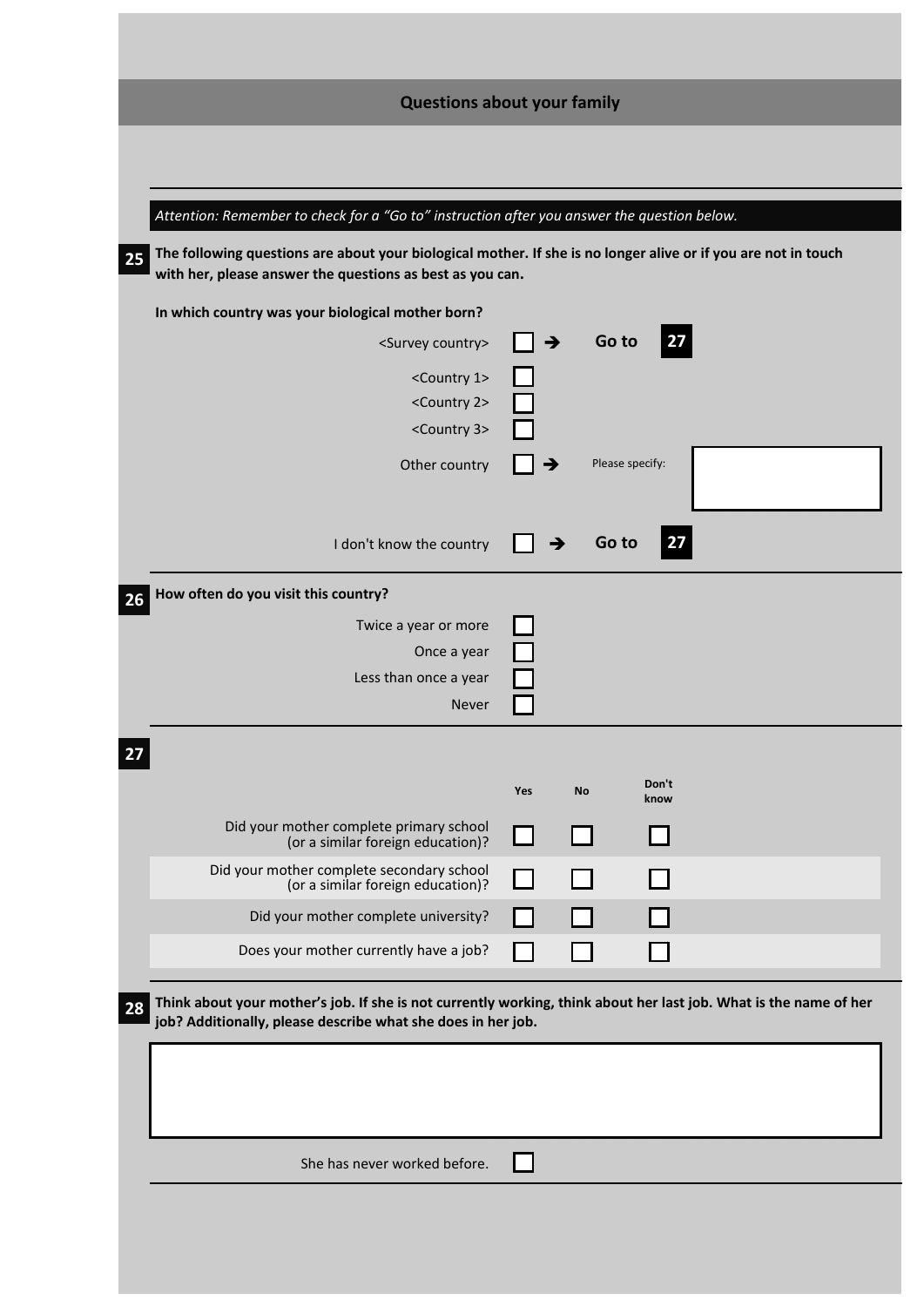| Attention: Remember to check for a "Go to" instruction after you answer the question below.                                                                                |               |                 |  |
|----------------------------------------------------------------------------------------------------------------------------------------------------------------------------|---------------|-----------------|--|
| How often do you usually see your mother?                                                                                                                                  |               |                 |  |
| Every day                                                                                                                                                                  |               |                 |  |
| Once or several times a week                                                                                                                                               |               |                 |  |
| Once or several times a month                                                                                                                                              |               |                 |  |
| Less often                                                                                                                                                                 |               |                 |  |
| Never                                                                                                                                                                      |               | Go to<br>  31   |  |
| How well do you get along with your mother?                                                                                                                                |               |                 |  |
| Very well                                                                                                                                                                  |               |                 |  |
| Well                                                                                                                                                                       |               |                 |  |
| Not that well                                                                                                                                                              |               |                 |  |
| Not well at all                                                                                                                                                            |               |                 |  |
|                                                                                                                                                                            |               |                 |  |
| Attention: Remember to check for a "Go to" instruction after you answer the question below.                                                                                |               |                 |  |
|                                                                                                                                                                            |               |                 |  |
| The following questions are about your biological father. If he is no longer alive or if you are not in touch with<br>him, please answer the questions as best as you can. |               |                 |  |
| In which country was your biological father born?                                                                                                                          |               |                 |  |
| <survey country=""></survey>                                                                                                                                               | $\rightarrow$ | 33<br>Go to     |  |
| <country 1=""></country>                                                                                                                                                   |               |                 |  |
| <country 2=""></country>                                                                                                                                                   |               |                 |  |
| <country 3=""></country>                                                                                                                                                   |               |                 |  |
| Other country                                                                                                                                                              |               | Please specify: |  |
|                                                                                                                                                                            |               |                 |  |
|                                                                                                                                                                            |               |                 |  |
| I don't know the country                                                                                                                                                   | →             | 33<br>Go to     |  |
| How often do you visit this country?                                                                                                                                       |               |                 |  |
| Twice a year or more                                                                                                                                                       |               |                 |  |
| Once a year                                                                                                                                                                |               |                 |  |
| Less than once a year                                                                                                                                                      |               |                 |  |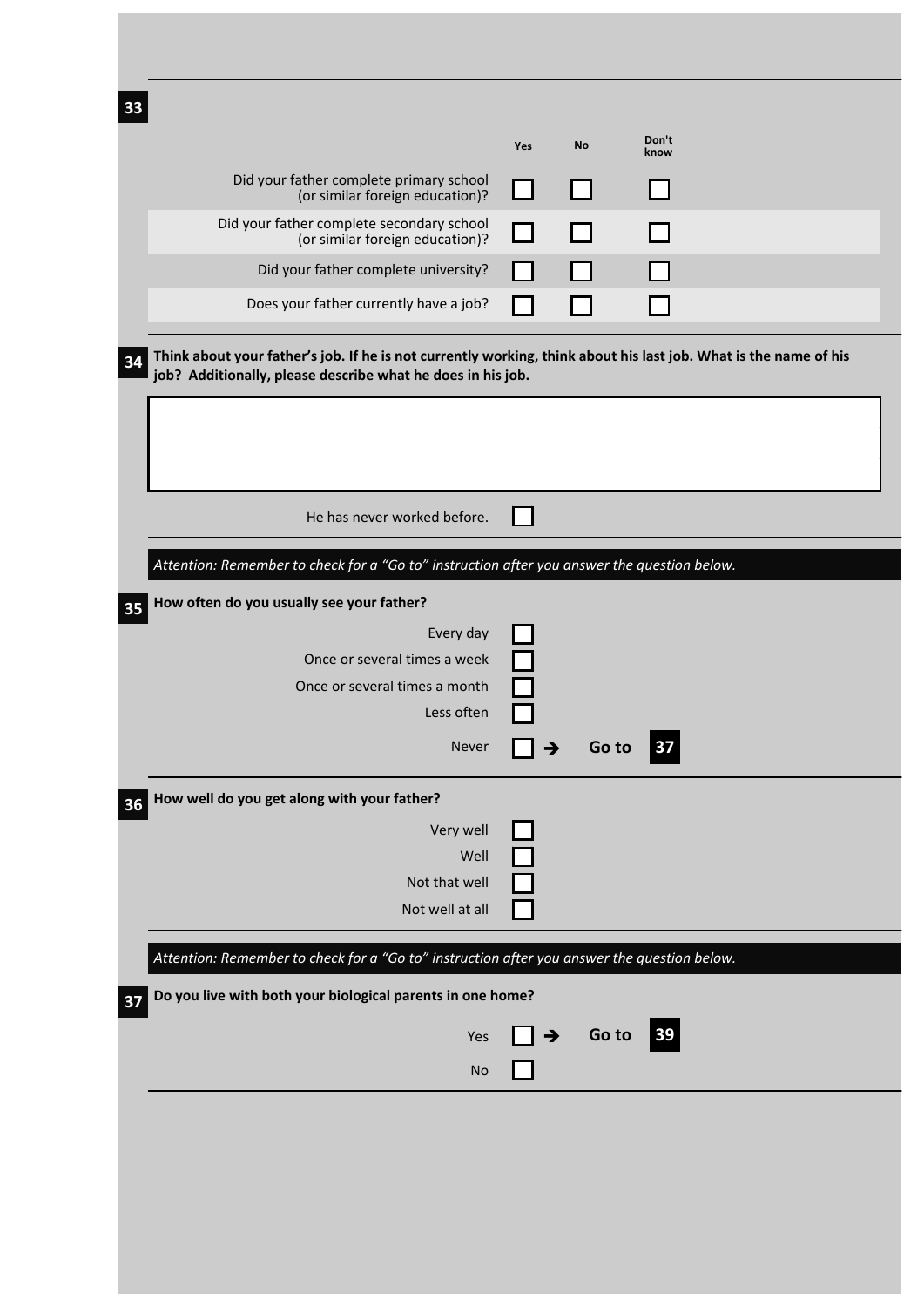| Why are you not living with both your biological parents in one home?<br>38                 |                                                                                                              |
|---------------------------------------------------------------------------------------------|--------------------------------------------------------------------------------------------------------------|
| My biological parents are divorced/separated                                                |                                                                                                              |
| My biological parents were never<br>married or living together                              |                                                                                                              |
| My biological parent(s) is/are no longer alive                                              |                                                                                                              |
| My biological parent(s) is/are living/working abroad                                        |                                                                                                              |
| Other reason                                                                                | Please specify:<br>→                                                                                         |
| 39<br>mother's home when answering this question.                                           | Besides you, who lives in your home? Please tick all that apply. If you move between two homes, choose your  |
| <b>Biological mother</b>                                                                    |                                                                                                              |
| <b>Biological father</b>                                                                    |                                                                                                              |
| Adoptive mother                                                                             |                                                                                                              |
| Adoptive father                                                                             |                                                                                                              |
| Stepmother<br>Stepfather                                                                    |                                                                                                              |
| Foster mother                                                                               |                                                                                                              |
| Foster father                                                                               |                                                                                                              |
| Brother(s) (include step/halfbrothers)                                                      | How many:                                                                                                    |
| Sister(s) (include step/halfsisters)                                                        | How many:                                                                                                    |
| Grandparents                                                                                |                                                                                                              |
| Other family members                                                                        |                                                                                                              |
| Other persons                                                                               |                                                                                                              |
| How many people in total live in your home, including yourself?<br>40                       |                                                                                                              |
| Number of people:                                                                           |                                                                                                              |
| Attention: Remember to check for a "Go to" instruction after you answer the question below. |                                                                                                              |
| 41                                                                                          | Do you also live in another home on a regular basis? By this, we mean at least once every week or once every |
| other week.<br>Yes                                                                          |                                                                                                              |
| <b>No</b>                                                                                   | <b>Go to</b><br>→<br>44                                                                                      |
|                                                                                             |                                                                                                              |
|                                                                                             |                                                                                                              |
|                                                                                             |                                                                                                              |
|                                                                                             |                                                                                                              |
|                                                                                             |                                                                                                              |
|                                                                                             |                                                                                                              |
|                                                                                             |                                                                                                              |
|                                                                                             |                                                                                                              |
|                                                                                             |                                                                                                              |

T,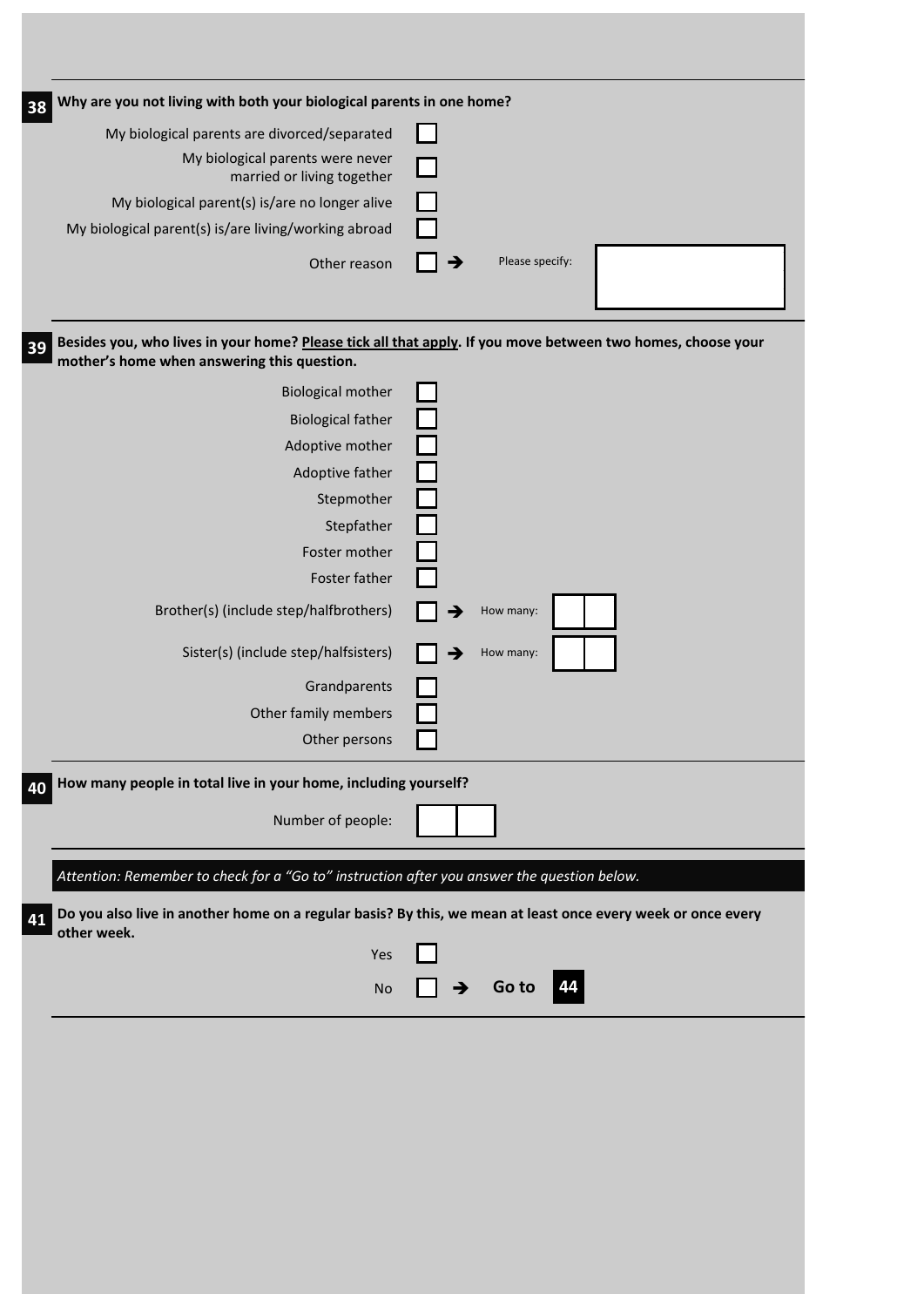| <b>Biological mother</b>                                         |                          |       |                                         |                 |                             |  |
|------------------------------------------------------------------|--------------------------|-------|-----------------------------------------|-----------------|-----------------------------|--|
| <b>Biological father</b>                                         |                          |       |                                         |                 |                             |  |
| Adoptive mother                                                  |                          |       |                                         |                 |                             |  |
| Adoptive father                                                  |                          |       |                                         |                 |                             |  |
| Stepmother                                                       |                          |       |                                         |                 |                             |  |
| Stepfather                                                       |                          |       |                                         |                 |                             |  |
| Foster mother                                                    |                          |       |                                         |                 |                             |  |
| Foster father                                                    |                          |       |                                         |                 |                             |  |
| Brother(s) (includes step/halfbrothers)                          | →                        |       | How many:                               |                 |                             |  |
| Sister(s) (includes) step/halfsisters)                           | →                        |       | How many:                               |                 |                             |  |
| Grandparents                                                     |                          |       |                                         |                 |                             |  |
| Other family members                                             |                          |       |                                         |                 |                             |  |
| Other persons                                                    |                          |       |                                         |                 |                             |  |
|                                                                  |                          |       |                                         |                 |                             |  |
| About half the time<br>Less than half the time<br>Almost never   |                          |       |                                         |                 |                             |  |
| How much do you agree or disagree with each of these statements? |                          |       |                                         |                 |                             |  |
|                                                                  | <b>Strongly</b><br>agree | Agree | <b>Neither</b><br>agree nor<br>disagree | <b>Disagree</b> | <b>Strongly</b><br>disagree |  |
| When I feel sad, my parents try to comfort me.                   |                          |       |                                         |                 |                             |  |
| My parents often tell me to be quiet.                            |                          |       |                                         |                 |                             |  |
| My parents are very strict with me,<br>even over small things.   |                          |       |                                         |                 |                             |  |
| My parents often criticize me.                                   |                          |       |                                         |                 |                             |  |
| My parents try to help me when I have a problem.                 |                          |       |                                         |                 |                             |  |
| My parents show me that they love me.                            |                          |       |                                         |                 |                             |  |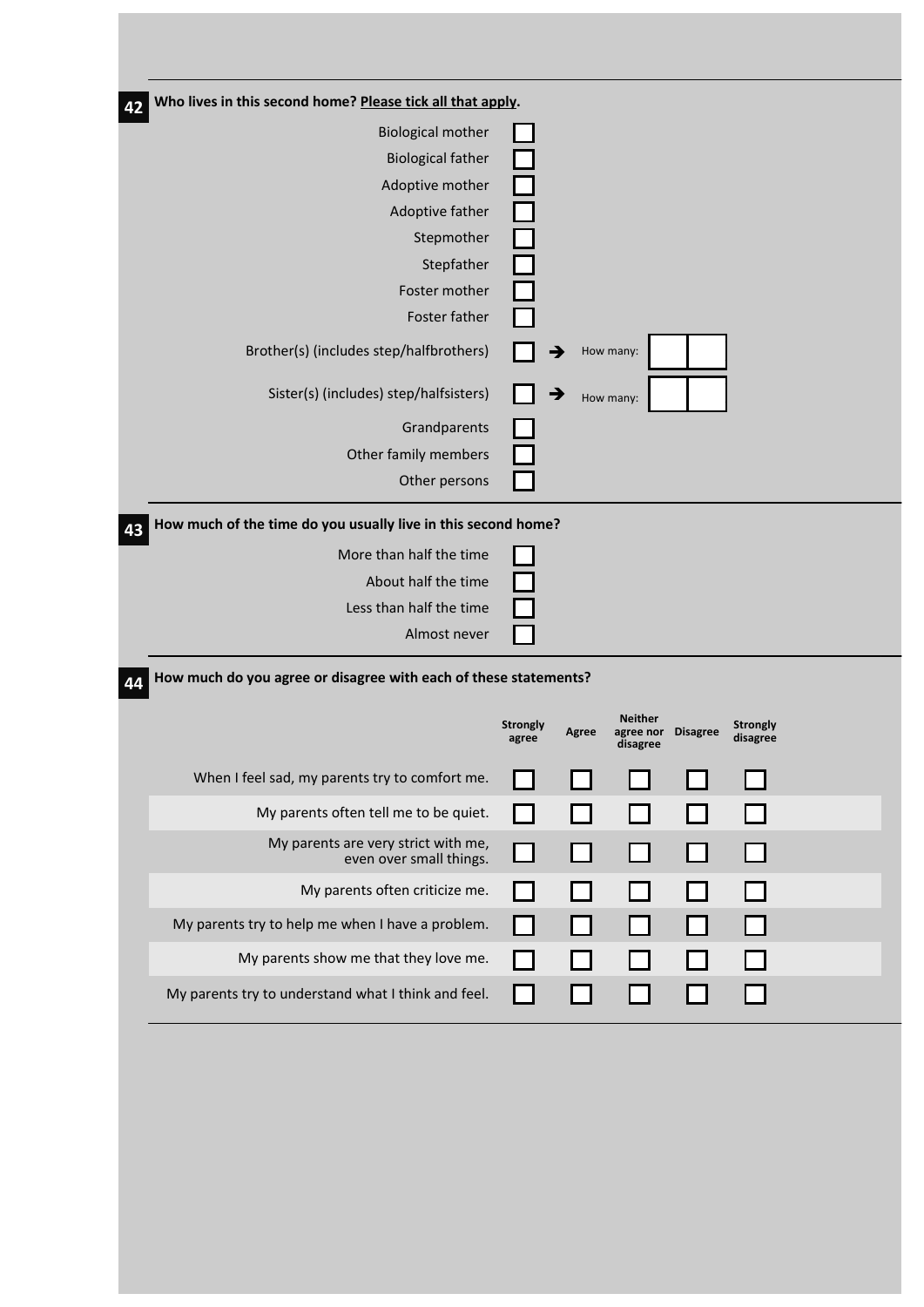|                                                                                                       | <b>Always</b>            | Often          | <b>Sometimes</b>               | <b>Never</b>    |                             |  |
|-------------------------------------------------------------------------------------------------------|--------------------------|----------------|--------------------------------|-----------------|-----------------------------|--|
| We like to spend free time with each other.                                                           |                          |                |                                |                 |                             |  |
| It becomes tense when everyone is at home.                                                            |                          |                |                                |                 |                             |  |
| We feel very close to each other.                                                                     |                          |                |                                |                 |                             |  |
| When we are together, the atmosphere is uneasy.                                                       |                          |                |                                |                 |                             |  |
| We fight about small things.                                                                          |                          |                |                                |                 |                             |  |
| Could you tell how often your parents experienced the following events?                               |                          |                |                                |                 |                             |  |
|                                                                                                       | <b>None</b>              | A few<br>times | Several<br>times               |                 |                             |  |
| Your parents had a profound discussion.                                                               |                          |                |                                |                 |                             |  |
| One parent reproached the other.                                                                      |                          |                |                                |                 |                             |  |
| Your parents did not want to talk<br>to each other for some while.                                    |                          |                |                                |                 |                             |  |
| Arguments got out of hand.                                                                            |                          |                |                                |                 |                             |  |
|                                                                                                       | <b>Strongly</b><br>agree | Agree          | <b>Neither</b><br>agree<br>nor | <b>Disagree</b> | <b>Strongly</b><br>disagree |  |
|                                                                                                       |                          |                | disagree                       |                 |                             |  |
| My parents say that I must tell<br>them everything that I do.                                         |                          |                |                                |                 |                             |  |
| My parents want to know the parents<br>of the people I hang out with.                                 |                          |                |                                |                 |                             |  |
| I always need to tell my parents exactly where I am<br>and what I am doing when I am not at home.     |                          |                |                                |                 |                             |  |
| Were your grandparents (the parents of your biological parents) born in <survey country="">?</survey> |                          |                |                                |                 |                             |  |
|                                                                                                       | Yes                      | No             | Don't<br>know                  |                 |                             |  |
| Grandmother<br>(mother of your mother)                                                                |                          |                |                                |                 |                             |  |
| Grandfather<br>(father of your mother)                                                                |                          |                |                                |                 |                             |  |
| Grandmother<br>(mother of your father)                                                                |                          |                |                                |                 |                             |  |
| Grandfather<br>(father of your father)                                                                |                          |                |                                |                 |                             |  |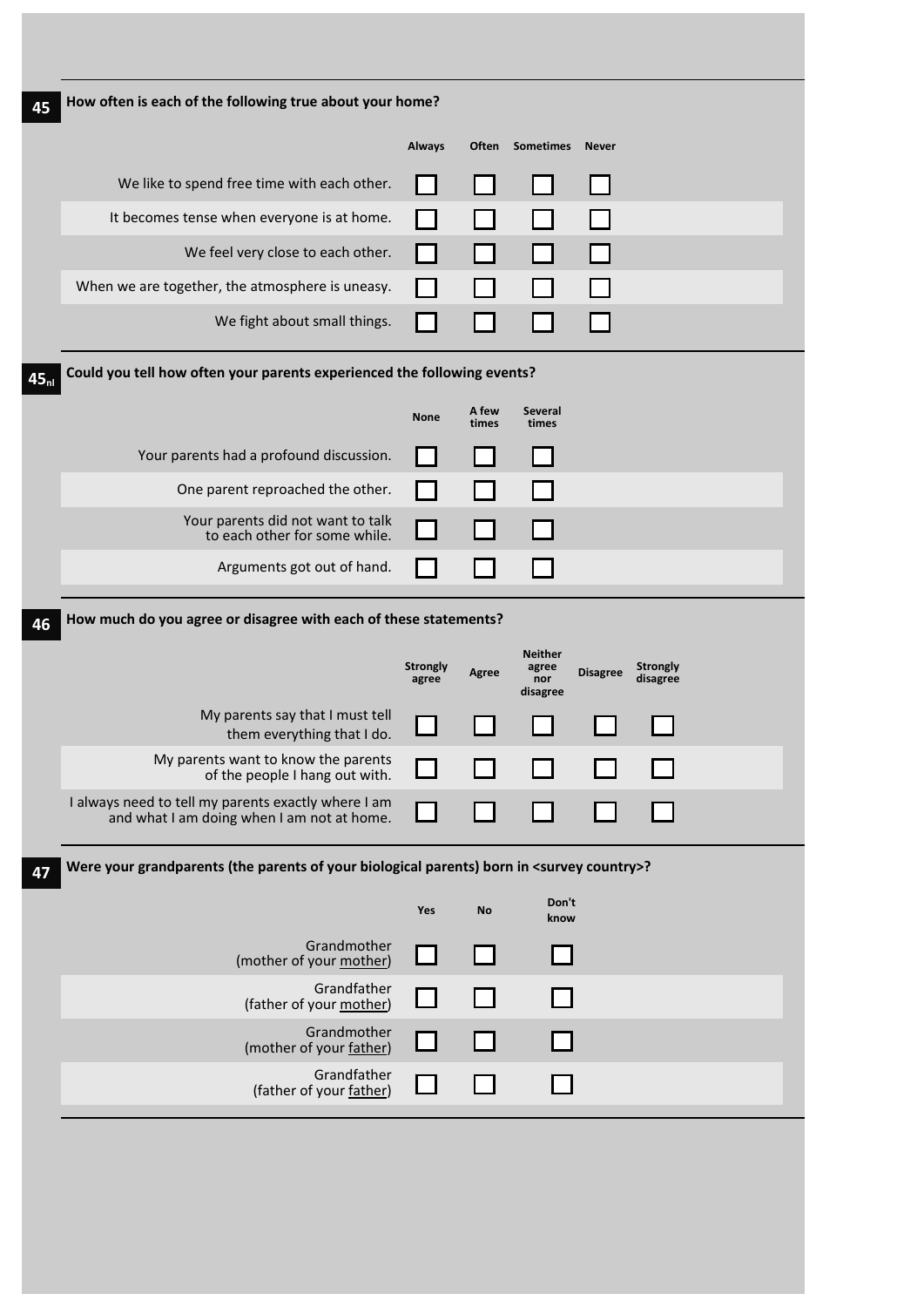| Once or<br>Once or<br>several<br>several<br><b>Every</b><br>Less<br><b>Never</b><br>day<br>times a<br>times a<br>often<br>my neigh-<br>month<br>week<br>with people from a <survey country=""> background?<br/><math>\mathcal{L}</math><br/> with people from a <country 1=""> background?<br/> with people from a <country 2=""> background?<br/>. .<br/> with people from a <country 3=""> background?<br/> with people from another background?<br/>How many of the people who live in your neighbourhood are <survey country="" members="">?<br/>Almost all or all<br/>A lot<br/>About half<br/>A few<br/>None or very few</survey></country></country></country></survey> | (Please tick a box for every group.) |  |  | I don't know                                   |
|--------------------------------------------------------------------------------------------------------------------------------------------------------------------------------------------------------------------------------------------------------------------------------------------------------------------------------------------------------------------------------------------------------------------------------------------------------------------------------------------------------------------------------------------------------------------------------------------------------------------------------------------------------------------------------|--------------------------------------|--|--|------------------------------------------------|
|                                                                                                                                                                                                                                                                                                                                                                                                                                                                                                                                                                                                                                                                                |                                      |  |  | people from this<br>background in<br>bourhood. |
|                                                                                                                                                                                                                                                                                                                                                                                                                                                                                                                                                                                                                                                                                |                                      |  |  |                                                |
|                                                                                                                                                                                                                                                                                                                                                                                                                                                                                                                                                                                                                                                                                |                                      |  |  |                                                |
|                                                                                                                                                                                                                                                                                                                                                                                                                                                                                                                                                                                                                                                                                |                                      |  |  |                                                |
|                                                                                                                                                                                                                                                                                                                                                                                                                                                                                                                                                                                                                                                                                |                                      |  |  |                                                |
|                                                                                                                                                                                                                                                                                                                                                                                                                                                                                                                                                                                                                                                                                |                                      |  |  |                                                |
|                                                                                                                                                                                                                                                                                                                                                                                                                                                                                                                                                                                                                                                                                |                                      |  |  |                                                |
|                                                                                                                                                                                                                                                                                                                                                                                                                                                                                                                                                                                                                                                                                |                                      |  |  |                                                |
|                                                                                                                                                                                                                                                                                                                                                                                                                                                                                                                                                                                                                                                                                |                                      |  |  |                                                |
|                                                                                                                                                                                                                                                                                                                                                                                                                                                                                                                                                                                                                                                                                |                                      |  |  |                                                |
|                                                                                                                                                                                                                                                                                                                                                                                                                                                                                                                                                                                                                                                                                |                                      |  |  |                                                |
|                                                                                                                                                                                                                                                                                                                                                                                                                                                                                                                                                                                                                                                                                |                                      |  |  |                                                |
|                                                                                                                                                                                                                                                                                                                                                                                                                                                                                                                                                                                                                                                                                |                                      |  |  |                                                |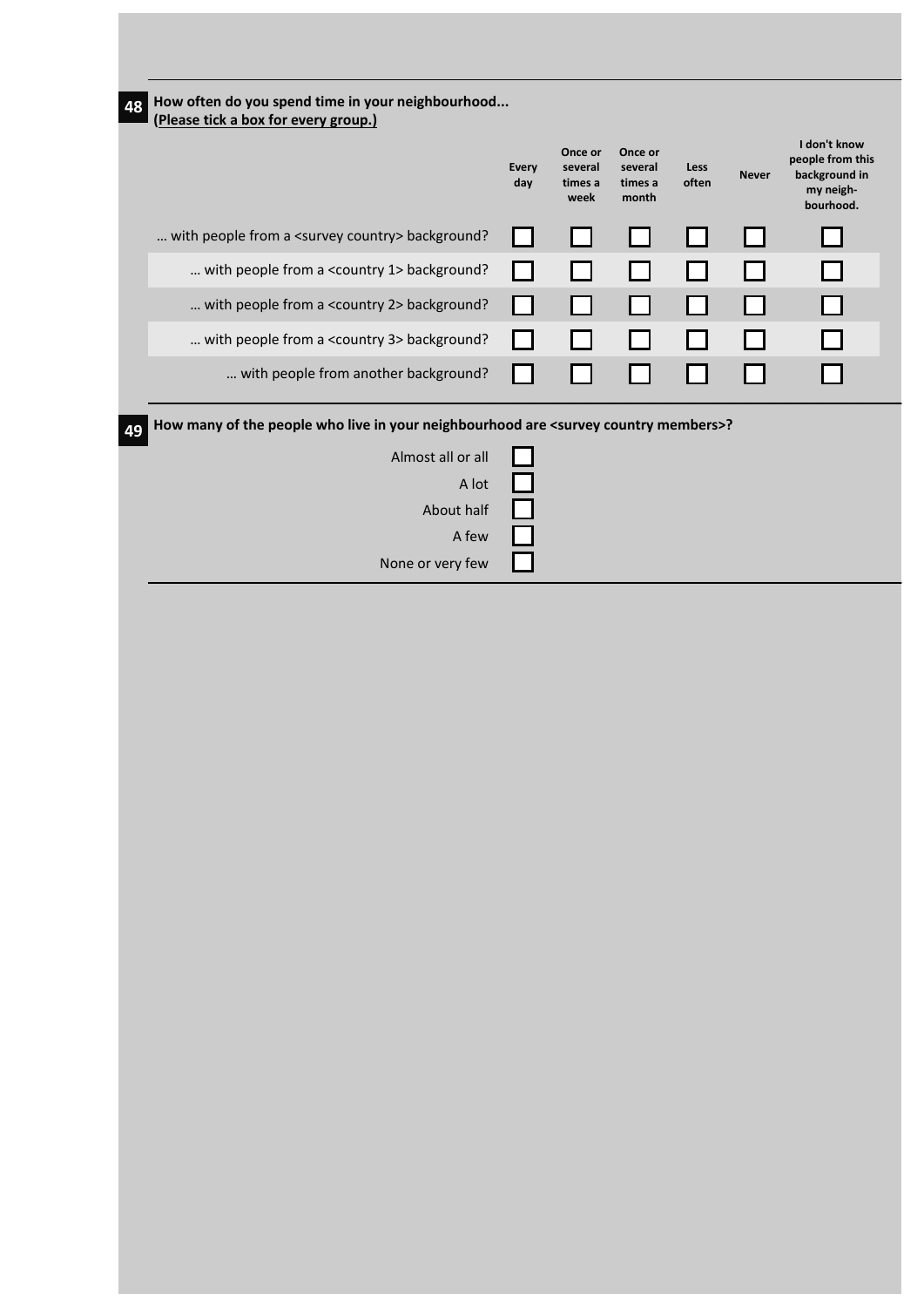|    | Your feelings, attitudes and beliefs                                                              |                            |                     |                         |                 |                         |   |                  |                   |
|----|---------------------------------------------------------------------------------------------------|----------------------------|---------------------|-------------------------|-----------------|-------------------------|---|------------------|-------------------|
|    |                                                                                                   |                            |                     |                         |                 |                         |   |                  |                   |
|    |                                                                                                   |                            |                     |                         |                 |                         |   |                  |                   |
| 50 | When your are 30 years old, do you think you will                                                 |                            |                     |                         |                 |                         |   |                  |                   |
|    |                                                                                                   | Probably<br>yes            | Probably<br>not     | Don't<br>know           |                 |                         |   |                  |                   |
|    | have a job?                                                                                       |                            |                     |                         |                 |                         |   |                  |                   |
|    | have a university degree?                                                                         |                            |                     |                         |                 |                         |   |                  |                   |
|    | be married?                                                                                       |                            |                     |                         |                 |                         |   |                  |                   |
|    | have children?                                                                                    |                            |                     |                         |                 |                         |   |                  |                   |
|    | be living in <survey country="">?</survey>                                                        | ΙI                         |                     |                         |                 |                         |   |                  |                   |
|    | have a lot of money?                                                                              |                            |                     |                         |                 |                         |   |                  |                   |
|    | be in good health?                                                                                |                            |                     |                         |                 |                         |   |                  |                   |
| 51 | On a scale of 1 to 10 where 1 is very unsatisfied and 10 is very satisfied, how satisfied are you |                            |                     |                         |                 |                         |   |                  |                   |
|    |                                                                                                   | <b>Very</b><br>unsatisfied |                     |                         |                 |                         |   |                  | Very<br>satisfied |
|    |                                                                                                   | $\mathbf{1}$               | $\overline{2}$<br>3 | 4<br>5                  | 6               | $\overline{\mathbf{z}}$ | 8 | $\boldsymbol{9}$ | 10                |
|    | with your live in general?                                                                        |                            |                     |                         |                 |                         |   |                  |                   |
|    | with school in general?                                                                           |                            |                     |                         |                 |                         |   |                  |                   |
|    | with home?                                                                                        |                            |                     |                         |                 |                         |   |                  |                   |
|    | with your friends?                                                                                |                            |                     |                         |                 |                         |   |                  |                   |
|    | with your leisure time?                                                                           |                            |                     |                         |                 |                         |   |                  |                   |
| 52 | How much do you agree or disagree with each of the statements?                                    |                            |                     |                         |                 |                         |   |                  |                   |
|    |                                                                                                   | <b>Strongly</b>            |                     | <b>Neither</b><br>agree |                 | <b>Strongly</b>         |   |                  |                   |
|    |                                                                                                   | agree                      | Agree               | nor<br>disagree         | <b>Disagree</b> | disagree                |   |                  |                   |
|    | I have a lot of good qualities.                                                                   |                            |                     |                         |                 |                         |   |                  |                   |
|    | I have a lot to be proud of.                                                                      |                            |                     |                         |                 |                         |   |                  |                   |
|    | I like myself just the way I am.                                                                  |                            |                     |                         |                 |                         |   |                  |                   |
|    | I think things will go well for me in the future.                                                 |                            |                     |                         |                 |                         |   |                  |                   |
|    |                                                                                                   |                            |                     |                         |                 |                         |   |                  |                   |
|    |                                                                                                   |                            |                     |                         |                 |                         |   |                  |                   |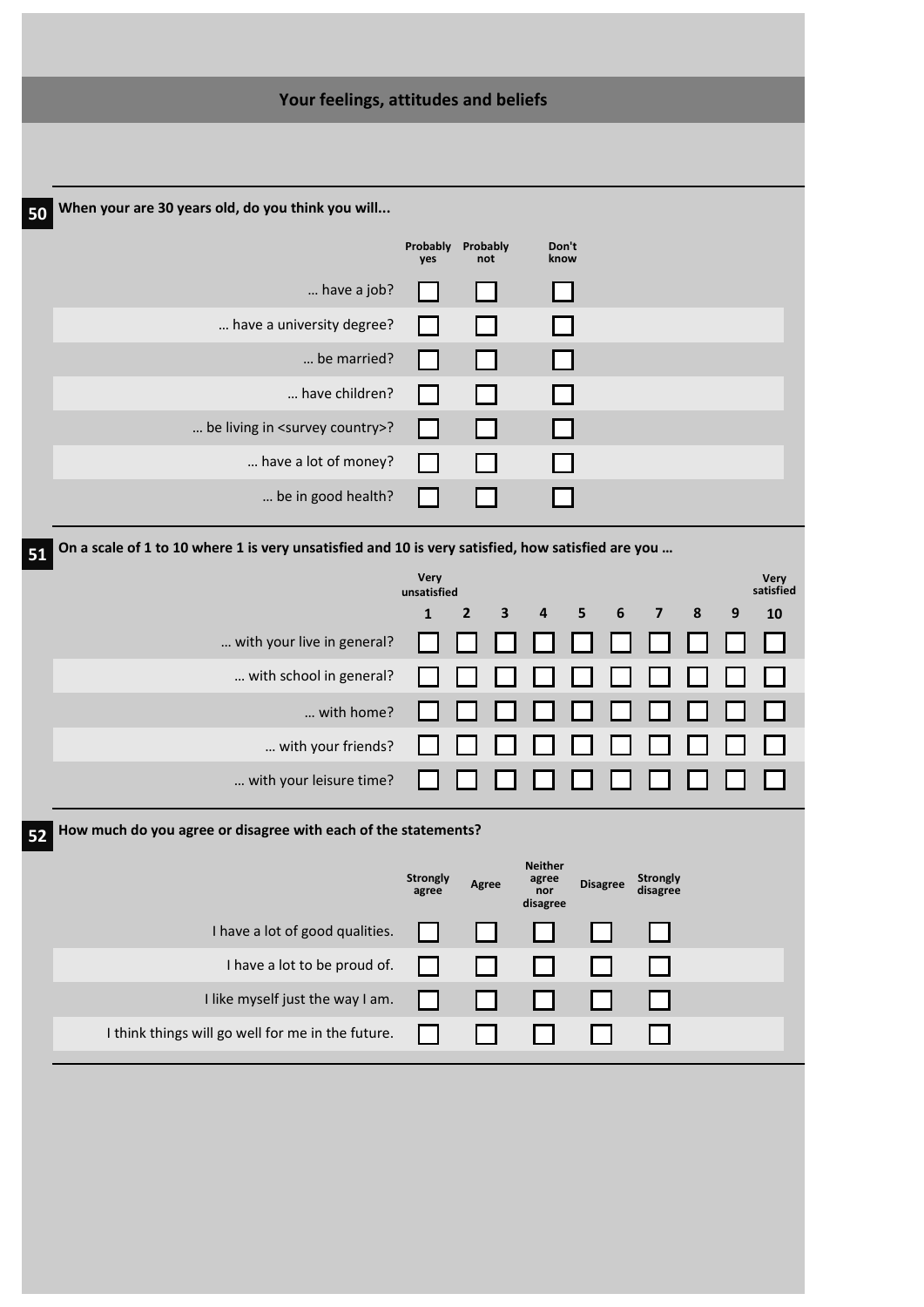| 53 | How often are each of these statements true about you?          |                     |                                       |                                        |                      |              |  |
|----|-----------------------------------------------------------------|---------------------|---------------------------------------|----------------------------------------|----------------------|--------------|--|
|    |                                                                 | Often<br>true       | Sometimes Rarely<br>true              | true                                   | <b>Never</b><br>true |              |  |
|    | I feel very worried.                                            |                     |                                       |                                        |                      |              |  |
|    | I get angry easily.                                             |                     |                                       |                                        |                      |              |  |
|    | I feel anxious.                                                 | $\blacksquare$      |                                       |                                        |                      |              |  |
|    | I feel depressed.                                               |                     |                                       |                                        |                      |              |  |
|    | I feel worthless.                                               | $\mathcal{L}$       |                                       |                                        |                      |              |  |
|    | I act without thinking.                                         |                     |                                       |                                        |                      |              |  |
| 54 | How often have the following things happened in the last month? |                     |                                       |                                        |                      |              |  |
|    |                                                                 | <b>Every</b><br>day | Once or<br>several<br>times a<br>week | Less<br>often                          | <b>Never</b>         |              |  |
|    | I was scared of other students.                                 |                     |                                       |                                        |                      |              |  |
|    | I was teased by other students.                                 | $\sim$              |                                       |                                        |                      |              |  |
|    | I was bullied by other students.                                | $\sim$              |                                       |                                        |                      |              |  |
| 55 | How good is your health compared to others of your age?         |                     |                                       |                                        |                      |              |  |
|    | Very good                                                       |                     |                                       |                                        |                      |              |  |
|    | Good<br>About the same                                          |                     |                                       |                                        |                      |              |  |
|    | <b>Bad</b>                                                      |                     |                                       |                                        |                      |              |  |
|    | Very bad                                                        | ப                   |                                       |                                        |                      |              |  |
| 56 | In the last 6 month, how often have you had                     |                     |                                       |                                        |                      |              |  |
|    |                                                                 | <b>Every</b><br>day | Once or<br>several<br>times a<br>week | Once or<br>several<br>times a<br>month | Less<br>often        | <b>Never</b> |  |
|    | a headache?                                                     |                     |                                       |                                        |                      |              |  |
|    | a stomach-ache?                                                 | $\mathcal{L}$       |                                       |                                        |                      |              |  |
|    | difficulties falling asleep?                                    | $\blacksquare$      |                                       |                                        |                      |              |  |
| 57 | On a typical school night how many hours sleep do you get?      |                     |                                       |                                        |                      |              |  |
|    | Number of hours:                                                |                     |                                       |                                        |                      |              |  |
| 58 | What is your height?                                            |                     |                                       |                                        |                      |              |  |
|    | Height in cm:                                                   |                     |                                       |                                        |                      |              |  |
|    |                                                                 |                     |                                       |                                        |                      |              |  |
|    |                                                                 |                     |                                       |                                        |                      |              |  |
|    |                                                                 |                     |                                       |                                        |                      |              |  |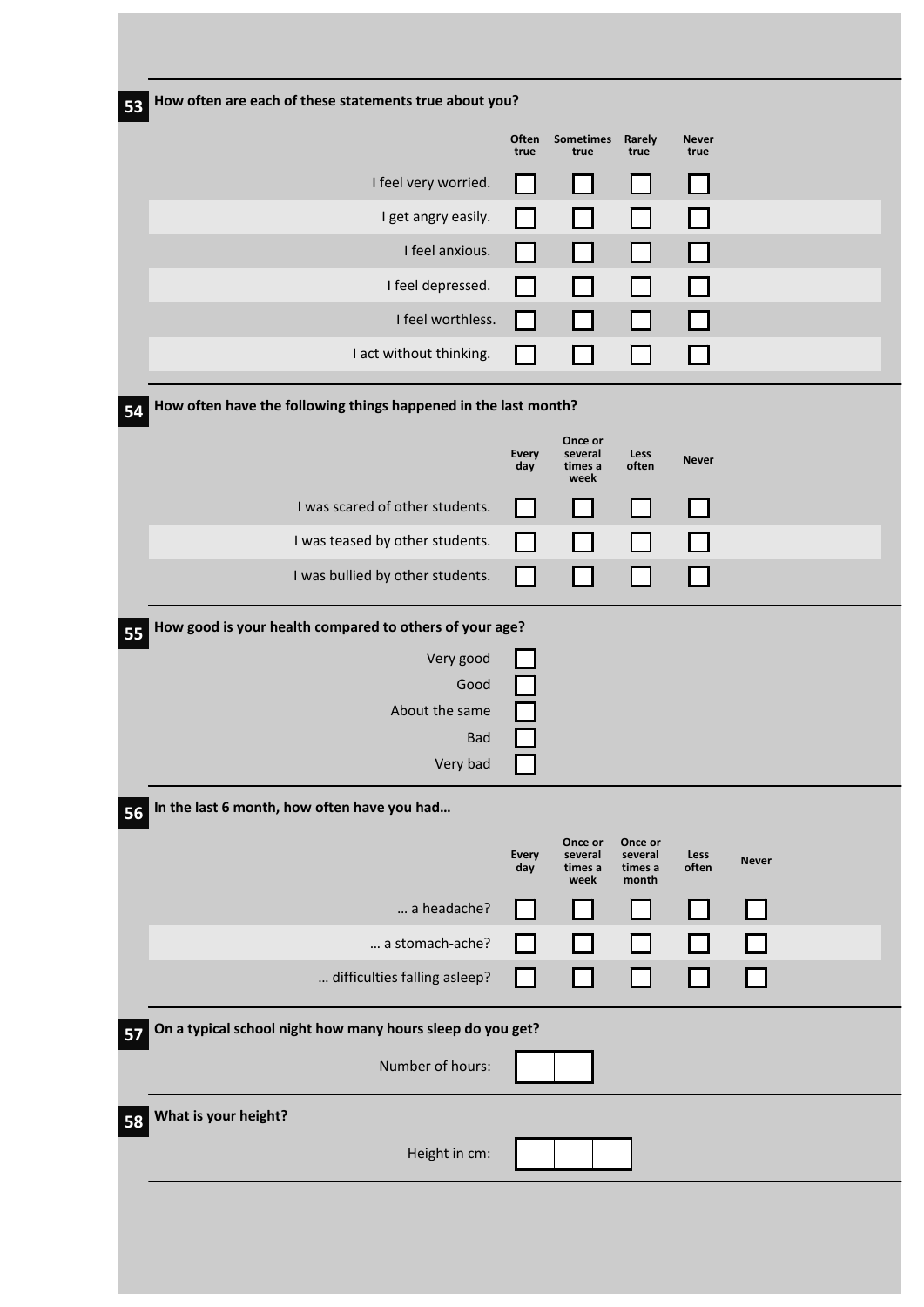| What is your weight?                                                                                                 |        |       |                |              |  |
|----------------------------------------------------------------------------------------------------------------------|--------|-------|----------------|--------------|--|
| Weight in kg:                                                                                                        |        |       |                |              |  |
| How often do you feel discriminated against or treated unfairly                                                      |        |       |                |              |  |
|                                                                                                                      | Always | Often | Some-<br>times | <b>Never</b> |  |
| in school?                                                                                                           |        |       |                |              |  |
| in trains, buses, trams or the subway?                                                                               |        |       |                |              |  |
| in shops, stores, cafés, restaurants or nightclubs?                                                                  |        |       |                |              |  |
| by police or security guards?                                                                                        |        |       |                |              |  |
| If you had a worry or concern, who would you go to? Please tick all that apply.                                      |        |       |                |              |  |
| Your mother                                                                                                          |        |       |                |              |  |
| Your father                                                                                                          |        |       |                |              |  |
| A sibling                                                                                                            |        |       |                |              |  |
| Other family member                                                                                                  |        |       |                |              |  |
| A friend                                                                                                             |        |       |                |              |  |
| Your boyfriend/girlfriend                                                                                            |        |       |                |              |  |
| A classmate                                                                                                          |        |       |                |              |  |
| A teacher                                                                                                            |        |       |                |              |  |
| Someone else                                                                                                         |        |       |                |              |  |
| No one                                                                                                               |        |       |                |              |  |
| Have you had serious arguments with any of the following people in the past 3 months?<br>Please tick all that apply. |        |       |                |              |  |
| Your mother                                                                                                          |        |       |                |              |  |
| Your father                                                                                                          |        |       |                |              |  |
| A sibling                                                                                                            |        |       |                |              |  |
| Other family member                                                                                                  |        |       |                |              |  |
| A friend                                                                                                             |        |       |                |              |  |
| Your boyfriend/girlfriend                                                                                            |        |       |                |              |  |
| A classmate                                                                                                          |        |       |                |              |  |
| A teacher                                                                                                            |        |       |                |              |  |
| Someone else                                                                                                         |        |       |                |              |  |
| No one                                                                                                               |        |       |                |              |  |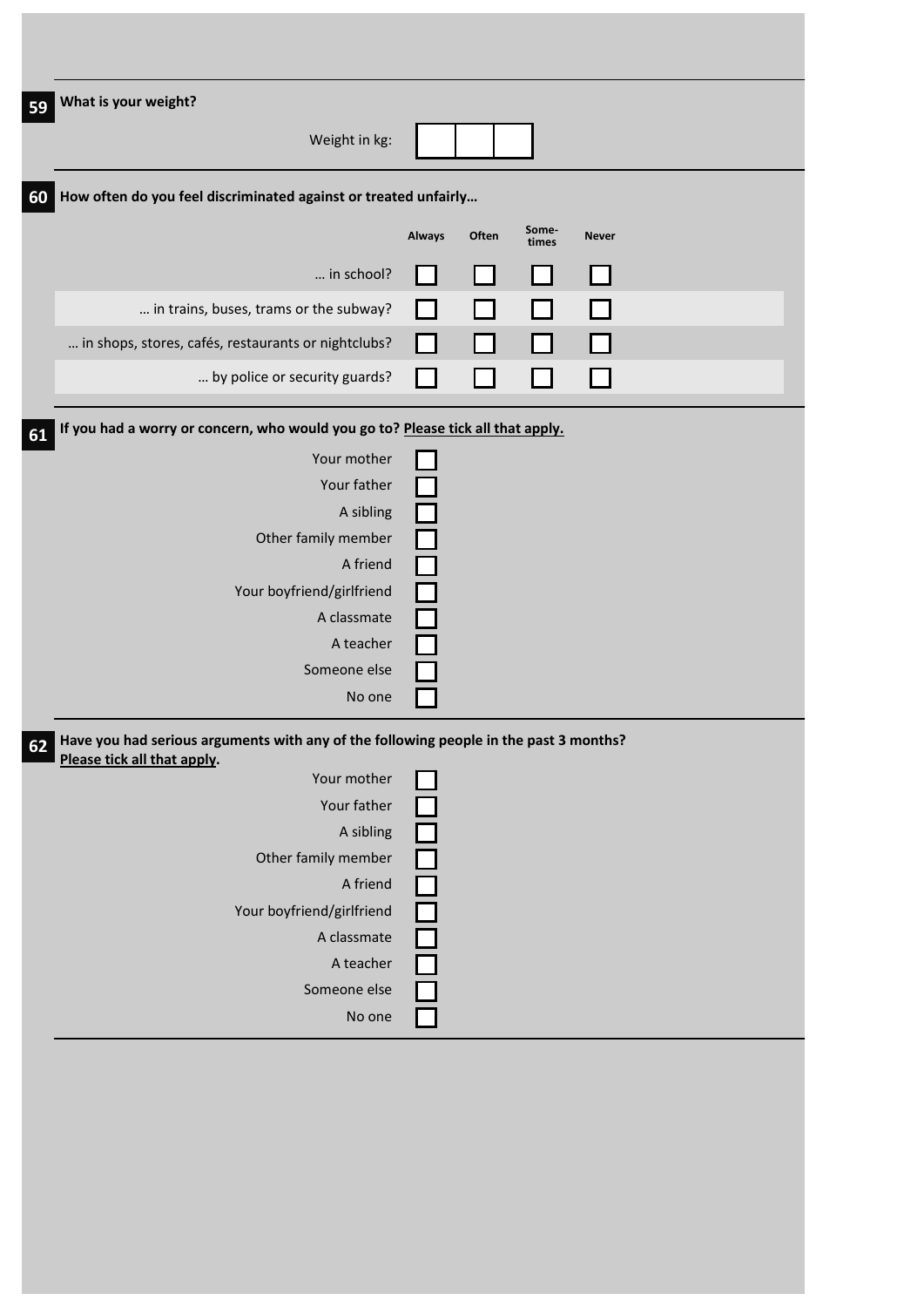| In a family, who should do the following?                                            |                          |                               |                                |                    |                 |  |
|--------------------------------------------------------------------------------------|--------------------------|-------------------------------|--------------------------------|--------------------|-----------------|--|
|                                                                                      | <b>Mostly</b><br>the man | <b>Mostly</b><br>the<br>woman | <b>Both about</b><br>the same  |                    |                 |  |
| Take care of the children                                                            |                          |                               |                                |                    |                 |  |
| Cook                                                                                 |                          |                               |                                |                    |                 |  |
| Earn money                                                                           |                          |                               |                                |                    |                 |  |
| Clean the house                                                                      |                          |                               |                                |                    |                 |  |
| How much do you agree or disagree with each of these statements?                     |                          |                               |                                |                    |                 |  |
|                                                                                      | Strongly                 |                               | <b>Neither</b>                 |                    | <b>Strongly</b> |  |
|                                                                                      | agree                    | Agree                         | agree nor Disagree<br>disagree |                    | disagree        |  |
| A man should be ready to use violence<br>to defend his wife and children.            |                          |                               |                                |                    |                 |  |
| A man should be ready to<br>use violence against insults.                            |                          |                               |                                |                    |                 |  |
| A man should be ready to use violence                                                |                          |                               |                                |                    |                 |  |
| if someone talks badly about his family.                                             |                          |                               |                                |                    |                 |  |
| Do you think the following are "always OK", "often OK" "sometimes OK" or "never OK"? |                          |                               |                                |                    |                 |  |
|                                                                                      | <b>Always</b><br>OK      | Often<br>OK                   | Some-<br>times OK              | <b>Never</b><br>OK | Don't<br>know   |  |
| Living together as a couple without being married                                    |                          |                               |                                |                    |                 |  |
| Divorce                                                                              |                          |                               |                                |                    |                 |  |
| Abortion                                                                             |                          |                               |                                |                    |                 |  |
| Homosexuality                                                                        |                          |                               |                                |                    |                 |  |
| How strongly do you feel <survey country="" member="">?</survey>                     |                          |                               |                                |                    |                 |  |
| Very strongly                                                                        |                          |                               |                                |                    |                 |  |
|                                                                                      |                          |                               |                                |                    |                 |  |
| Fairly strongly                                                                      |                          |                               |                                |                    |                 |  |
| Not very strongly                                                                    |                          |                               |                                |                    |                 |  |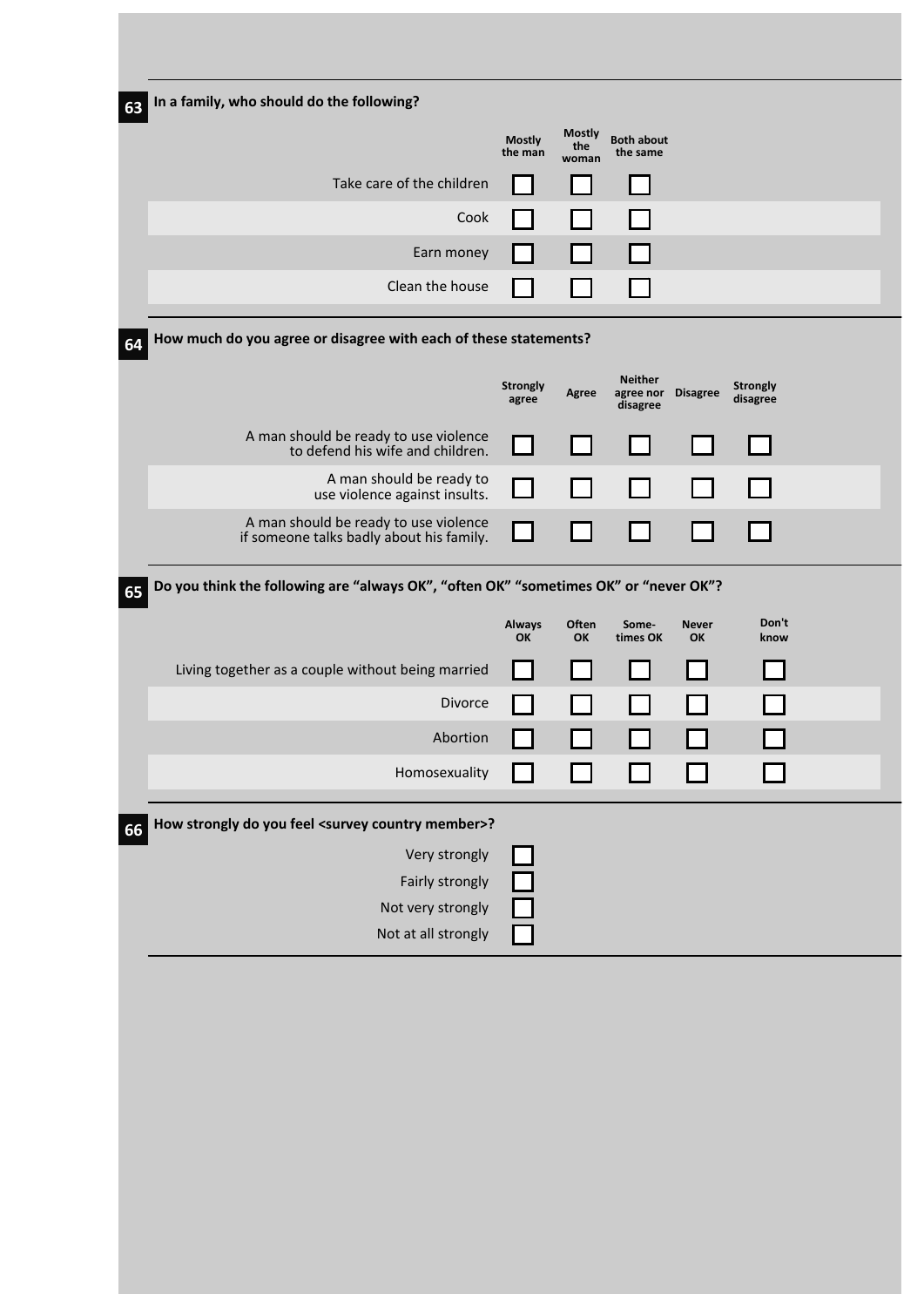| Attention: Remember to check for a "Go to" instruction after you answer the question below.                                                                                                                                                                                                 |                 |    |                      |                      |    |                |                 |    |    |    |                 |                    |
|---------------------------------------------------------------------------------------------------------------------------------------------------------------------------------------------------------------------------------------------------------------------------------------------|-----------------|----|----------------------|----------------------|----|----------------|-----------------|----|----|----|-----------------|--------------------|
| Some people feel that they belong to other groups too. Which, if any, of the following groups do you feel you<br>belong to? Please tick all that apply.                                                                                                                                     |                 |    |                      |                      |    |                |                 |    |    |    |                 |                    |
|                                                                                                                                                                                                                                                                                             |                 |    | No other group       |                      |    | →              | Go to           | 70 |    |    |                 |                    |
|                                                                                                                                                                                                                                                                                             |                 |    |                      | <group 1=""></group> |    |                |                 |    |    |    |                 |                    |
|                                                                                                                                                                                                                                                                                             |                 |    |                      | <group 2=""></group> |    |                |                 |    |    |    |                 |                    |
|                                                                                                                                                                                                                                                                                             |                 |    |                      | <group 3=""></group> |    |                |                 |    |    |    |                 |                    |
|                                                                                                                                                                                                                                                                                             |                 |    |                      | Other group          |    |                | Please specify: |    |    |    |                 |                    |
|                                                                                                                                                                                                                                                                                             |                 |    |                      |                      |    |                |                 |    |    |    |                 |                    |
| How strongly do you feel that you belong to this group? (If you feel you belong to more than one of these<br>groups, please tell us about the one you feel you belong to most strongly.)                                                                                                    |                 |    |                      |                      |    |                |                 |    |    |    |                 |                    |
|                                                                                                                                                                                                                                                                                             |                 |    |                      | Very strongly        |    |                |                 |    |    |    |                 |                    |
|                                                                                                                                                                                                                                                                                             |                 |    | Fairly strongly      |                      |    |                |                 |    |    |    |                 |                    |
|                                                                                                                                                                                                                                                                                             |                 |    | Not very strongly    |                      |    |                |                 |    |    |    |                 |                    |
|                                                                                                                                                                                                                                                                                             |                 |    | Not at all strongly  |                      |    |                |                 |    |    |    |                 |                    |
| How important is it for you personally to maintain the customs and traditions of this group?                                                                                                                                                                                                |                 |    |                      |                      |    |                |                 |    |    |    |                 |                    |
|                                                                                                                                                                                                                                                                                             |                 |    | Very important       |                      |    |                |                 |    |    |    |                 |                    |
|                                                                                                                                                                                                                                                                                             |                 |    | Fairly important     |                      |    |                |                 |    |    |    |                 |                    |
|                                                                                                                                                                                                                                                                                             |                 |    | Not very important   |                      |    |                |                 |    |    |    |                 |                    |
|                                                                                                                                                                                                                                                                                             |                 |    | Not at all important |                      |    |                |                 |    |    |    |                 |                    |
| Please rate how you feel about the following <survey country=""> groups on a scale that runs from 0 to 100. The<br/>higher the number, the more positive you feel, and the lower the number, the more negative you feel towards<br/>this group. Please tick a box for every group.</survey> |                 |    |                      |                      |    |                |                 |    |    |    |                 |                    |
|                                                                                                                                                                                                                                                                                             | <b>Negative</b> |    |                      |                      |    | <b>Neutral</b> |                 |    |    |    | <b>Positive</b> | I don't<br>know    |
|                                                                                                                                                                                                                                                                                             | $\pmb{0}$       | 10 | 20                   | 30                   | 40 | 50             | 60              | 70 | 80 | 90 | 100             | this               |
| <survey country<br="">group&gt;</survey>                                                                                                                                                                                                                                                    |                 |    |                      |                      |    |                |                 |    |    |    |                 | group<br>$\sim 10$ |
| <group 1=""></group>                                                                                                                                                                                                                                                                        |                 |    |                      |                      |    |                |                 |    |    |    |                 |                    |
| <group 2=""></group>                                                                                                                                                                                                                                                                        |                 |    |                      |                      |    |                |                 |    |    |    |                 |                    |
| <group 3=""></group>                                                                                                                                                                                                                                                                        |                 |    |                      |                      |    |                |                 |    |    |    |                 |                    |
|                                                                                                                                                                                                                                                                                             |                 |    |                      |                      |    |                |                 |    |    |    |                 |                    |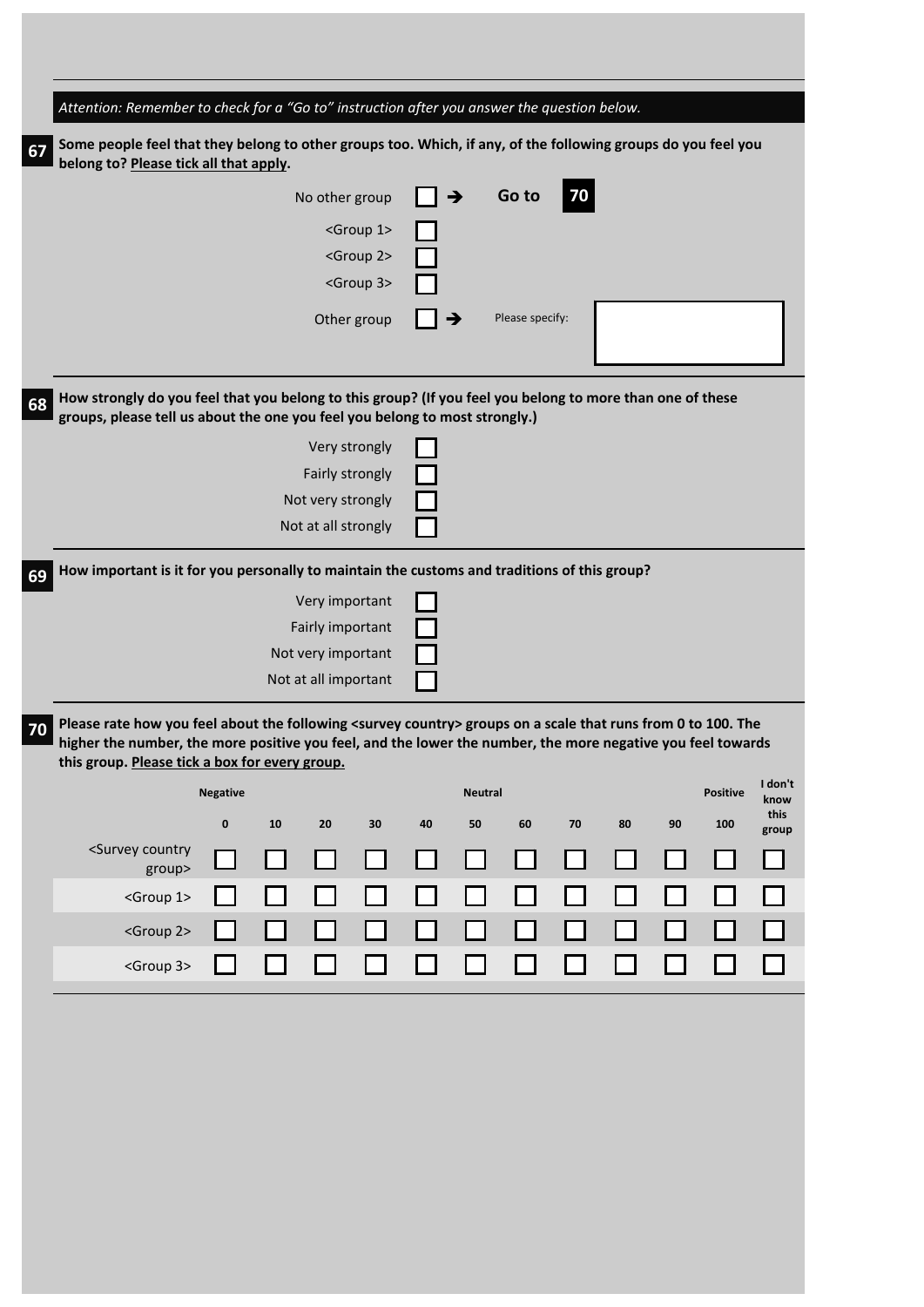| What is your religion?                                                                                 |                  |                 |  |
|--------------------------------------------------------------------------------------------------------|------------------|-----------------|--|
| No religion                                                                                            |                  |                 |  |
|                                                                                                        |                  |                 |  |
| <b>Buddhism</b>                                                                                        |                  |                 |  |
| Christianity                                                                                           |                  |                 |  |
| Christianity: Catholic                                                                                 |                  |                 |  |
| Christianity: Protestant                                                                               |                  |                 |  |
| Hinduism                                                                                               |                  |                 |  |
| Islam                                                                                                  |                  |                 |  |
| Judaism                                                                                                |                  |                 |  |
| Sikh                                                                                                   |                  |                 |  |
| Other religion                                                                                         | →                | Please specify: |  |
|                                                                                                        |                  |                 |  |
|                                                                                                        |                  |                 |  |
| How important is religion to you?                                                                      |                  |                 |  |
| Very important                                                                                         |                  |                 |  |
|                                                                                                        |                  |                 |  |
| Fairly important                                                                                       |                  |                 |  |
| Not very important                                                                                     |                  |                 |  |
| Not at all important                                                                                   |                  |                 |  |
|                                                                                                        |                  |                 |  |
| How often do you visit a religious meeting place (for example, a church, mosque, synagogue or temple)? |                  |                 |  |
| Never                                                                                                  |                  |                 |  |
| Occasionally (but less than once a month)                                                              |                  |                 |  |
| At least once a month                                                                                  |                  |                 |  |
| At least once a week                                                                                   |                  |                 |  |
| Every day                                                                                              |                  |                 |  |
| How often do you pray?                                                                                 |                  |                 |  |
|                                                                                                        |                  |                 |  |
| Never                                                                                                  |                  |                 |  |
| Occasionally (but less than once a month)                                                              |                  |                 |  |
| At least once a month                                                                                  |                  |                 |  |
| At least once a week                                                                                   |                  |                 |  |
| One to four times a day<br>5 times a day or more                                                       | $\frac{1}{\Box}$ |                 |  |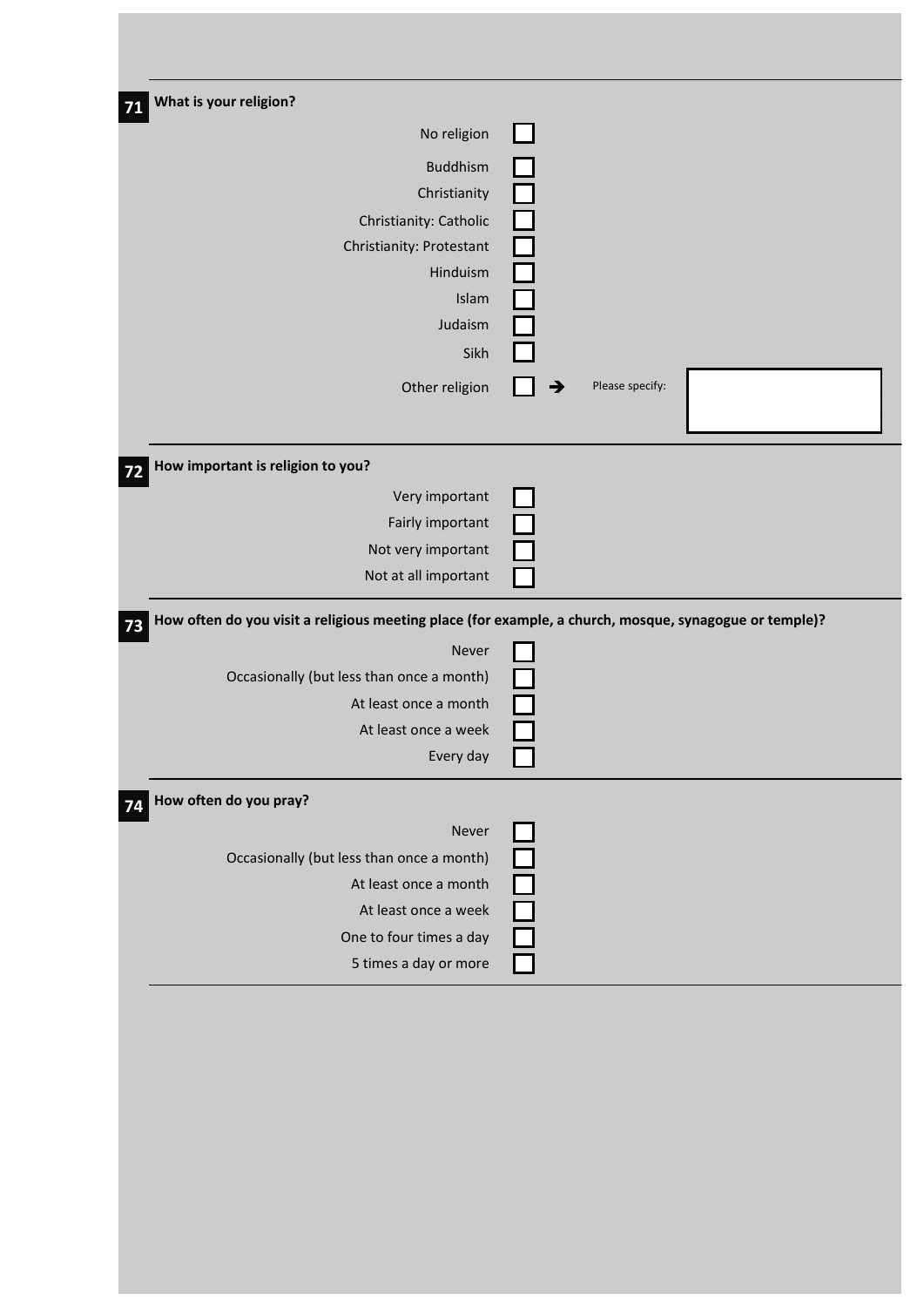| How much do you agree or disagree with each of these statements?                                         |                   |       |                                         |                 |                             |
|----------------------------------------------------------------------------------------------------------|-------------------|-------|-----------------------------------------|-----------------|-----------------------------|
|                                                                                                          | Strongly<br>agree | Agree | <b>Neither</b><br>agree nor<br>disagree | <b>Disagree</b> | <b>Strongly</b><br>disagree |
| The <survey country=""> people should do all they can<br/>to keep their customs and traditions.</survey> |                   |       |                                         |                 |                             |
| Immigrants should adapt to<br><survey country=""> society.</survey>                                      |                   |       |                                         |                 |                             |
| The <survey country=""> people should be open<br/>to the customs and traditions of immigrants.</survey>  |                   |       |                                         |                 |                             |
| Immigrants should do all they can<br>to keep their customs and traditions.                               |                   |       |                                         |                 |                             |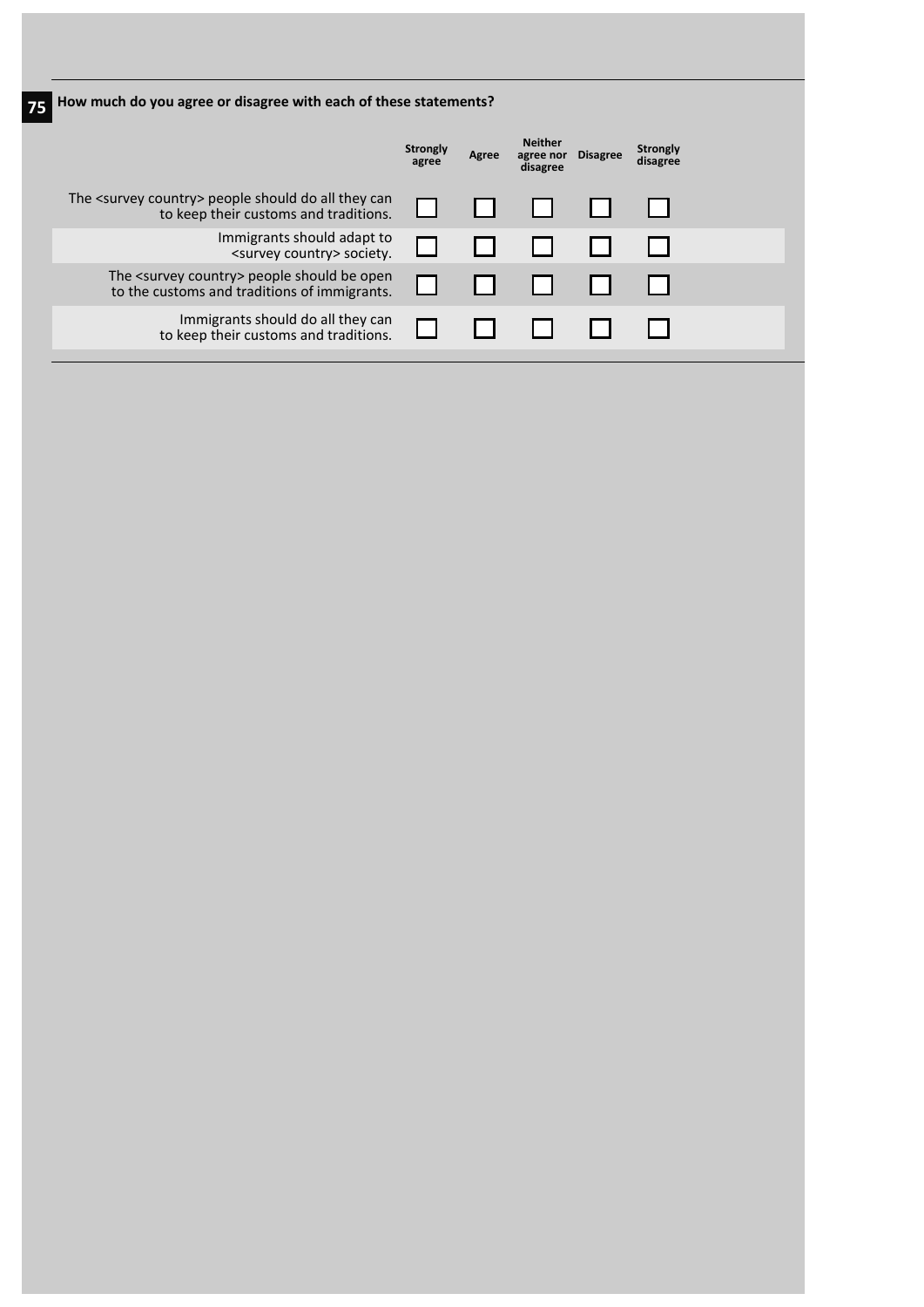| Leisure time activities<br>Attention: Remember to check for a "Go to" instruction after you answer the question below.<br>Are you a member of any sports, music, drama or any other club?<br>76<br>Yes<br><b>78</b><br>Go to<br><b>No</b><br>How often do you spend time in these clubs<br>77<br>(Please tick a box for every group.)<br>I don't know<br>Once or<br>Once or<br>people from this<br>several<br>several<br>Every day<br>Less often<br><b>Never</b><br>background in<br>times a<br>times a<br>week<br>month<br>these clubs.<br>with people from a <survey<br>country&gt; background?<br/> with people from a <country 1=""> background?<br/> with people from a <country 2=""> background?<br/> with people from a <country 3=""> background?<br/> with people from another background?<br/>Now think about the club you go to most often. What type of club is this?<br/><math>77_{nl1}</math><br/>Gymnastics<br/>Music<br/>Scouting<br/>Tennis<br/>Drama<br/>Football<br/>Volleyball<br/>Singing<br/>Swimming</country></country></country></survey<br> |  |
|------------------------------------------------------------------------------------------------------------------------------------------------------------------------------------------------------------------------------------------------------------------------------------------------------------------------------------------------------------------------------------------------------------------------------------------------------------------------------------------------------------------------------------------------------------------------------------------------------------------------------------------------------------------------------------------------------------------------------------------------------------------------------------------------------------------------------------------------------------------------------------------------------------------------------------------------------------------------------------------------------------------------------------------------------------------------|--|
|                                                                                                                                                                                                                                                                                                                                                                                                                                                                                                                                                                                                                                                                                                                                                                                                                                                                                                                                                                                                                                                                        |  |
|                                                                                                                                                                                                                                                                                                                                                                                                                                                                                                                                                                                                                                                                                                                                                                                                                                                                                                                                                                                                                                                                        |  |
|                                                                                                                                                                                                                                                                                                                                                                                                                                                                                                                                                                                                                                                                                                                                                                                                                                                                                                                                                                                                                                                                        |  |
|                                                                                                                                                                                                                                                                                                                                                                                                                                                                                                                                                                                                                                                                                                                                                                                                                                                                                                                                                                                                                                                                        |  |
|                                                                                                                                                                                                                                                                                                                                                                                                                                                                                                                                                                                                                                                                                                                                                                                                                                                                                                                                                                                                                                                                        |  |
|                                                                                                                                                                                                                                                                                                                                                                                                                                                                                                                                                                                                                                                                                                                                                                                                                                                                                                                                                                                                                                                                        |  |
|                                                                                                                                                                                                                                                                                                                                                                                                                                                                                                                                                                                                                                                                                                                                                                                                                                                                                                                                                                                                                                                                        |  |
|                                                                                                                                                                                                                                                                                                                                                                                                                                                                                                                                                                                                                                                                                                                                                                                                                                                                                                                                                                                                                                                                        |  |
|                                                                                                                                                                                                                                                                                                                                                                                                                                                                                                                                                                                                                                                                                                                                                                                                                                                                                                                                                                                                                                                                        |  |
|                                                                                                                                                                                                                                                                                                                                                                                                                                                                                                                                                                                                                                                                                                                                                                                                                                                                                                                                                                                                                                                                        |  |
|                                                                                                                                                                                                                                                                                                                                                                                                                                                                                                                                                                                                                                                                                                                                                                                                                                                                                                                                                                                                                                                                        |  |
|                                                                                                                                                                                                                                                                                                                                                                                                                                                                                                                                                                                                                                                                                                                                                                                                                                                                                                                                                                                                                                                                        |  |
|                                                                                                                                                                                                                                                                                                                                                                                                                                                                                                                                                                                                                                                                                                                                                                                                                                                                                                                                                                                                                                                                        |  |
|                                                                                                                                                                                                                                                                                                                                                                                                                                                                                                                                                                                                                                                                                                                                                                                                                                                                                                                                                                                                                                                                        |  |
|                                                                                                                                                                                                                                                                                                                                                                                                                                                                                                                                                                                                                                                                                                                                                                                                                                                                                                                                                                                                                                                                        |  |
|                                                                                                                                                                                                                                                                                                                                                                                                                                                                                                                                                                                                                                                                                                                                                                                                                                                                                                                                                                                                                                                                        |  |
|                                                                                                                                                                                                                                                                                                                                                                                                                                                                                                                                                                                                                                                                                                                                                                                                                                                                                                                                                                                                                                                                        |  |
|                                                                                                                                                                                                                                                                                                                                                                                                                                                                                                                                                                                                                                                                                                                                                                                                                                                                                                                                                                                                                                                                        |  |
|                                                                                                                                                                                                                                                                                                                                                                                                                                                                                                                                                                                                                                                                                                                                                                                                                                                                                                                                                                                                                                                                        |  |
|                                                                                                                                                                                                                                                                                                                                                                                                                                                                                                                                                                                                                                                                                                                                                                                                                                                                                                                                                                                                                                                                        |  |
|                                                                                                                                                                                                                                                                                                                                                                                                                                                                                                                                                                                                                                                                                                                                                                                                                                                                                                                                                                                                                                                                        |  |
|                                                                                                                                                                                                                                                                                                                                                                                                                                                                                                                                                                                                                                                                                                                                                                                                                                                                                                                                                                                                                                                                        |  |
|                                                                                                                                                                                                                                                                                                                                                                                                                                                                                                                                                                                                                                                                                                                                                                                                                                                                                                                                                                                                                                                                        |  |
|                                                                                                                                                                                                                                                                                                                                                                                                                                                                                                                                                                                                                                                                                                                                                                                                                                                                                                                                                                                                                                                                        |  |
| Please specify:<br>Other<br>→                                                                                                                                                                                                                                                                                                                                                                                                                                                                                                                                                                                                                                                                                                                                                                                                                                                                                                                                                                                                                                          |  |
|                                                                                                                                                                                                                                                                                                                                                                                                                                                                                                                                                                                                                                                                                                                                                                                                                                                                                                                                                                                                                                                                        |  |
| What is the name of this sports, music, drama or other club?                                                                                                                                                                                                                                                                                                                                                                                                                                                                                                                                                                                                                                                                                                                                                                                                                                                                                                                                                                                                           |  |
| 77 <sub>n12</sub>                                                                                                                                                                                                                                                                                                                                                                                                                                                                                                                                                                                                                                                                                                                                                                                                                                                                                                                                                                                                                                                      |  |
|                                                                                                                                                                                                                                                                                                                                                                                                                                                                                                                                                                                                                                                                                                                                                                                                                                                                                                                                                                                                                                                                        |  |
|                                                                                                                                                                                                                                                                                                                                                                                                                                                                                                                                                                                                                                                                                                                                                                                                                                                                                                                                                                                                                                                                        |  |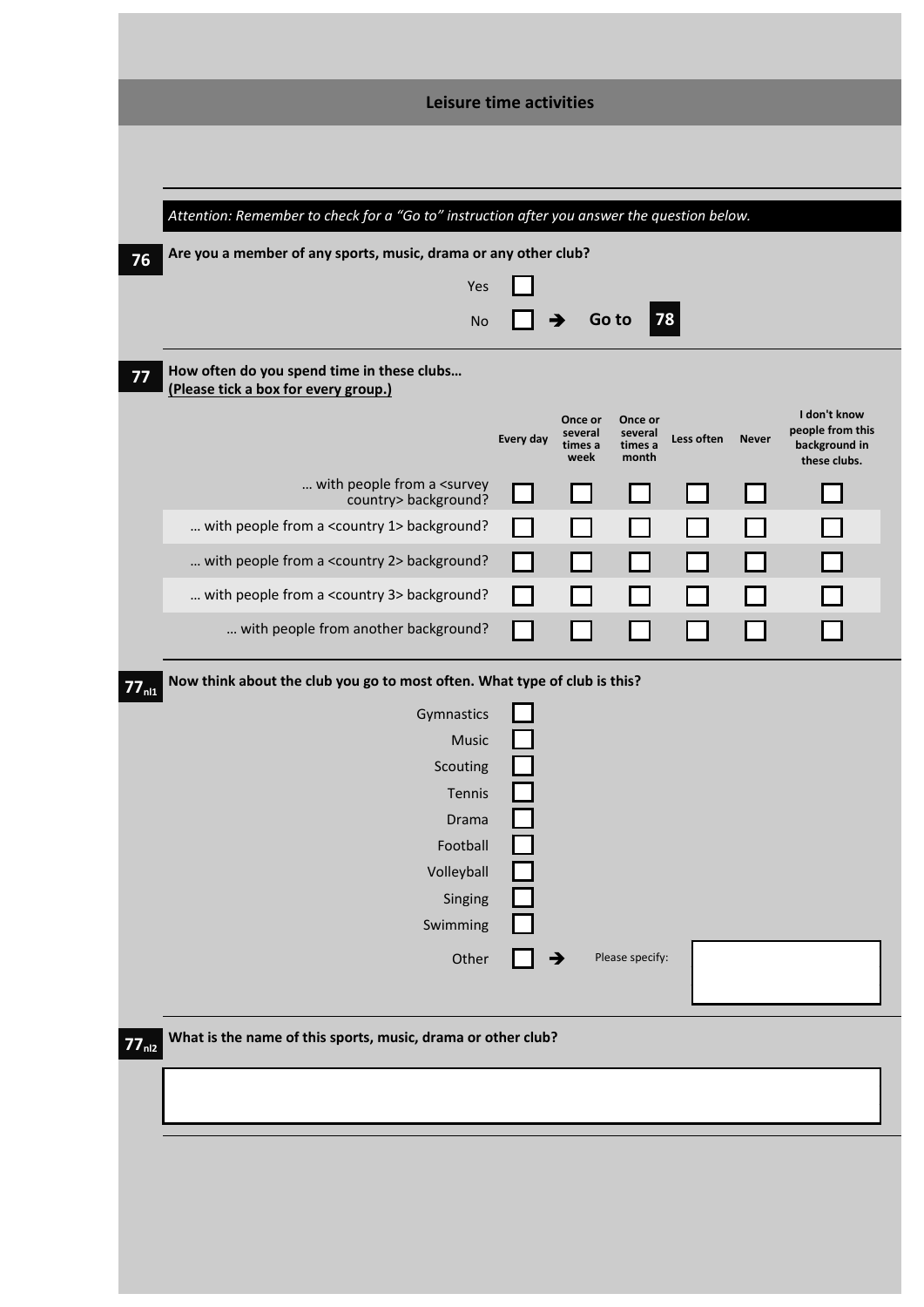| About how many members of this club are                                                                             |                      |       |                            |       |                     |  |
|---------------------------------------------------------------------------------------------------------------------|----------------------|-------|----------------------------|-------|---------------------|--|
| (Please tick a box for every group.)                                                                                |                      |       |                            |       |                     |  |
|                                                                                                                     | Almost all<br>or all | A lot | <b>About half</b>          | A few | None or<br>very few |  |
| from a <survey country=""> background?</survey>                                                                     |                      |       |                            |       |                     |  |
| from a <country 1=""> background?</country>                                                                         |                      |       |                            |       |                     |  |
| from a <country 2=""> background?</country>                                                                         |                      |       |                            |       |                     |  |
| from a <country 3=""> background?</country>                                                                         |                      |       |                            |       |                     |  |
| from another background?                                                                                            |                      |       |                            |       |                     |  |
| Attention: Remember to check for a "Go to" instruction after you answer the question below.                         |                      |       |                            |       |                     |  |
| Do you have a boyfriend/girlfriend?                                                                                 |                      |       |                            |       |                     |  |
| Yes                                                                                                                 |                      |       |                            |       |                     |  |
| <b>No</b>                                                                                                           |                      | →     | Go to<br>83                |       |                     |  |
|                                                                                                                     |                      |       |                            |       |                     |  |
| Does he/she go to your school?                                                                                      |                      |       |                            |       |                     |  |
| Yes, same class                                                                                                     |                      | →     | His/her student number is: |       |                     |  |
| Yes, but different class                                                                                            |                      |       |                            |       |                     |  |
| No, goes to another school                                                                                          |                      |       |                            |       |                     |  |
| No, has finished schooling                                                                                          |                      |       |                            |       |                     |  |
| How did you meet?                                                                                                   |                      |       |                            |       |                     |  |
| Through school                                                                                                      |                      |       |                            |       |                     |  |
| Through the neighbourhood                                                                                           |                      |       |                            |       |                     |  |
| Through a sports, music, drama or any other club                                                                    |                      |       |                            |       |                     |  |
| Through family or friends of family                                                                                 |                      |       |                            |       |                     |  |
| Through friends<br>Through the internet                                                                             |                      |       |                            |       |                     |  |
| Another way                                                                                                         |                      |       |                            |       |                     |  |
| How old is he/she?                                                                                                  |                      |       |                            |       |                     |  |
| Age in years:                                                                                                       |                      |       |                            |       |                     |  |
|                                                                                                                     |                      |       |                            |       |                     |  |
| What type of education does he/she do? (If he/she is no longer in school: What type of education<br>did he/she do?) |                      |       |                            |       |                     |  |
| <type 1="" education="" of=""></type>                                                                               |                      |       |                            |       |                     |  |
| <type 2="" education="" of=""></type>                                                                               |                      |       |                            |       |                     |  |
| <type 3="" education="" of=""></type>                                                                               |                      |       |                            |       |                     |  |
| Don't know                                                                                                          |                      |       |                            |       |                     |  |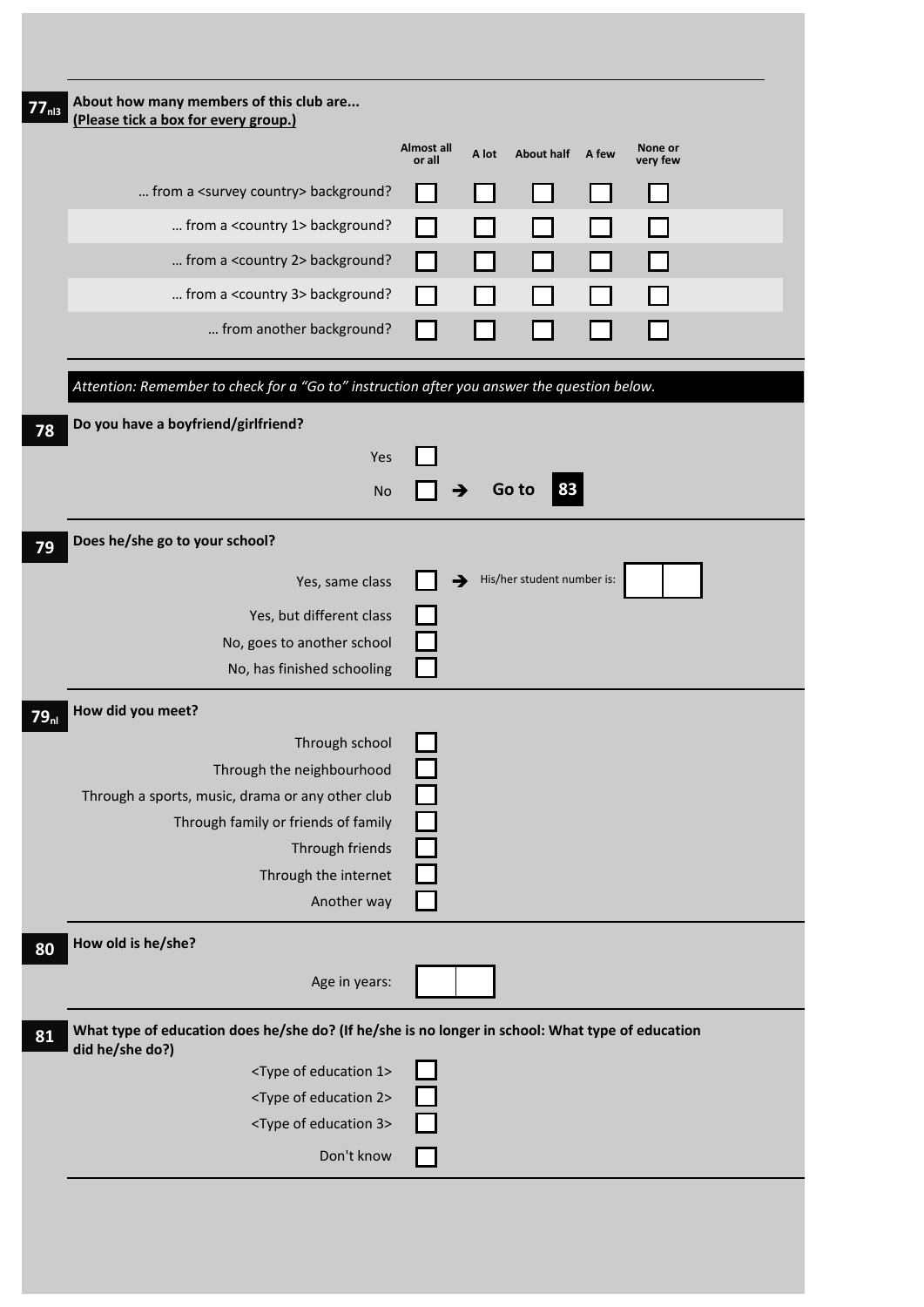| What is his/her background?                                                                           |            |           |                   |       |          |  |
|-------------------------------------------------------------------------------------------------------|------------|-----------|-------------------|-------|----------|--|
| <survey country=""></survey>                                                                          |            |           |                   |       |          |  |
| <country 1=""></country>                                                                              |            |           |                   |       |          |  |
| <country 2=""></country>                                                                              |            |           |                   |       |          |  |
| <country 3=""></country>                                                                              |            |           |                   |       |          |  |
| Other background                                                                                      |            |           | Please specify:   |       |          |  |
|                                                                                                       |            |           |                   |       |          |  |
| How long have you been dating?                                                                        |            |           |                   |       |          |  |
| 0 to 2 months                                                                                         |            |           |                   |       |          |  |
| 3 to 6 months                                                                                         |            |           |                   |       |          |  |
| 7 to 12 months                                                                                        |            |           |                   |       |          |  |
| More than 1 year                                                                                      |            |           |                   |       |          |  |
| How many boyfriends/girlfriends have you had in the past?                                             |            |           |                   |       |          |  |
| Number of boyfriends/girlfriends:                                                                     |            |           |                   |       |          |  |
| I haven't had a boyfriend/girlfriend yet.                                                             |            |           |                   |       |          |  |
| Thinking now about all of your friends. How many of them have<br>(Please tick a box for every group.) | Almost all | A lot     | <b>About half</b> | A few | None of  |  |
| a <survey country=""> background?</survey>                                                            | or all     |           |                   |       | very few |  |
| a <country 1=""> background?</country>                                                                |            |           |                   |       |          |  |
| a <country 2=""> background?</country>                                                                |            |           |                   |       |          |  |
| a <country 3=""> background?</country>                                                                |            |           |                   |       |          |  |
|                                                                                                       |            |           |                   |       |          |  |
| another background?                                                                                   |            |           |                   |       |          |  |
| Have you done the following things in the past 3 months? Your answers will be kept secret.            |            |           |                   |       |          |  |
|                                                                                                       | Yes        | <b>No</b> |                   |       |          |  |
| Deliberately damaged things that were not yours?                                                      |            |           |                   |       |          |  |
| Stolen something from a shop/from someone else?                                                       |            |           |                   |       |          |  |
| Carried a knife or weapon?                                                                            |            |           |                   |       |          |  |
| Been very drunk?                                                                                      |            |           |                   |       |          |  |
|                                                                                                       |            |           |                   |       |          |  |
|                                                                                                       |            |           |                   |       |          |  |
|                                                                                                       |            |           |                   |       |          |  |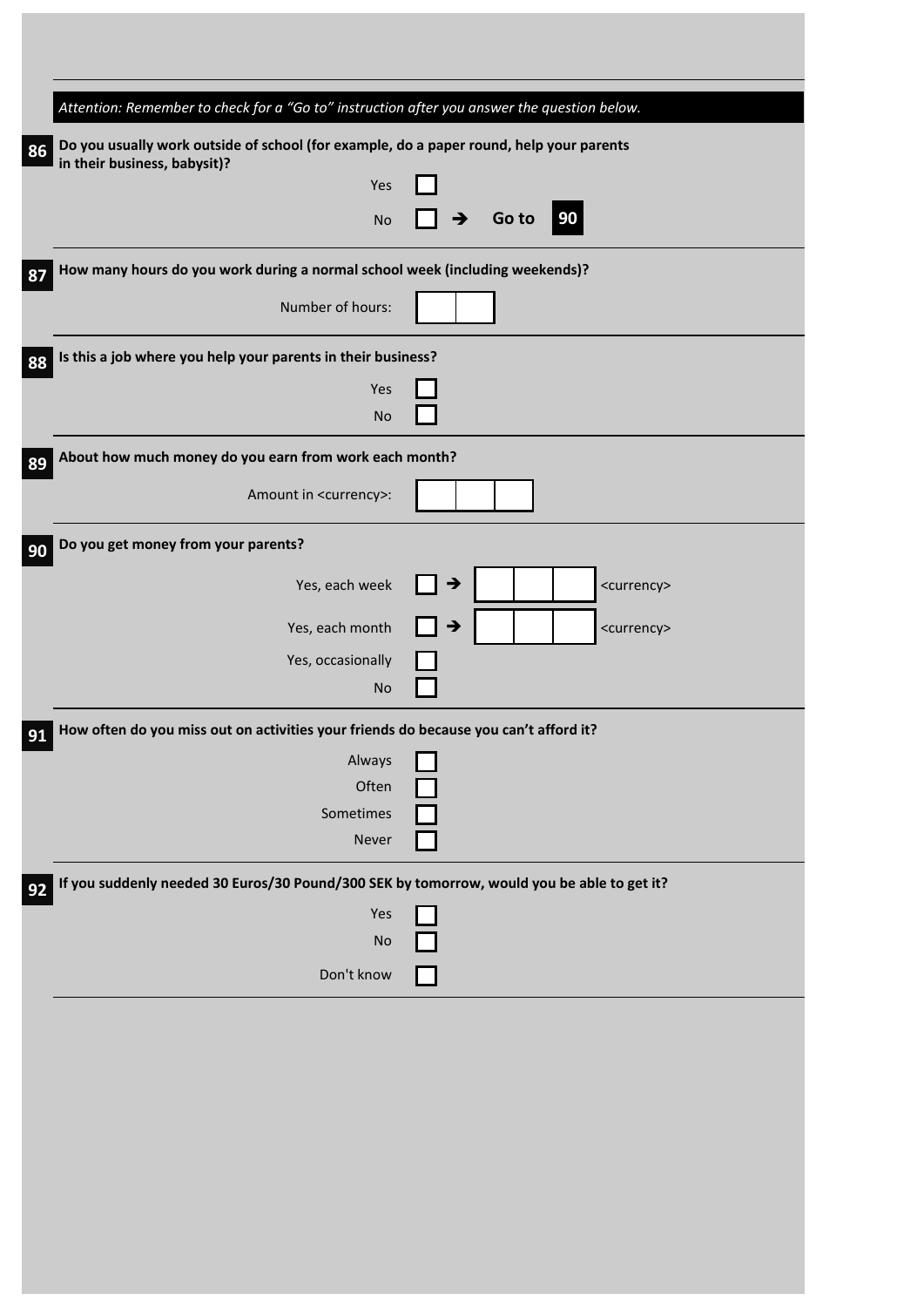| In your sparetime, how often do you                                         |                |                                       |                                        |              |              |  |
|-----------------------------------------------------------------------------|----------------|---------------------------------------|----------------------------------------|--------------|--------------|--|
|                                                                             | Every day      | Once or<br>several<br>times a<br>week | Once or<br>several<br>times a<br>month | Less often   | <b>Never</b> |  |
| visit relatives?                                                            |                |                                       |                                        |              |              |  |
| go to the cinema?                                                           |                |                                       |                                        |              |              |  |
| ` go out to a pub/bar/nightclub/party?                                      |                |                                       |                                        |              |              |  |
| read a book (not for school)?                                               | $\mathsf{L}$   |                                       |                                        |              |              |  |
| spend time in a club<br>(sports/music/drama/other club)?                    | □              |                                       | - 1                                    | $\mathbf{I}$ |              |  |
| go to a concert/DJ event?                                                   |                |                                       |                                        |              |              |  |
| go to the museum?                                                           | H              |                                       |                                        |              |              |  |
| read a newspaper?                                                           | $\blacksquare$ |                                       |                                        |              |              |  |
| Do you have                                                                 |                |                                       |                                        |              |              |  |
|                                                                             |                |                                       |                                        |              |              |  |
|                                                                             | Yes            | No                                    |                                        |              |              |  |
| your own computer?                                                          |                | $\mathbf{I}$                          |                                        |              |              |  |
| access to the internet at home?                                             |                |                                       |                                        |              |              |  |
| a room just for yourself?                                                   | IJ             | 1 I                                   |                                        |              |              |  |
| your own smartphone (for example,<br>iPhone or Blackberry)?                 | $\mathsf{L}$   |                                       |                                        |              |              |  |
| your own TV?                                                                |                |                                       |                                        |              |              |  |
| a game console (for example,<br>Playstation, Wii or X-Box)?                 |                |                                       |                                        |              |              |  |
| How many rooms are there in your home (not counting kitchen and bathrooms)? |                |                                       |                                        |              |              |  |
| Number of rooms:                                                            |                |                                       |                                        |              |              |  |
|                                                                             |                |                                       |                                        |              |              |  |
| About how many books are there in your home?                                |                |                                       |                                        |              |              |  |
| $0 - 25$                                                                    |                |                                       |                                        |              |              |  |
|                                                                             |                |                                       |                                        |              |              |  |
| 26-100                                                                      |                |                                       |                                        |              |              |  |
| 101-200<br>201-500                                                          |                |                                       |                                        |              |              |  |